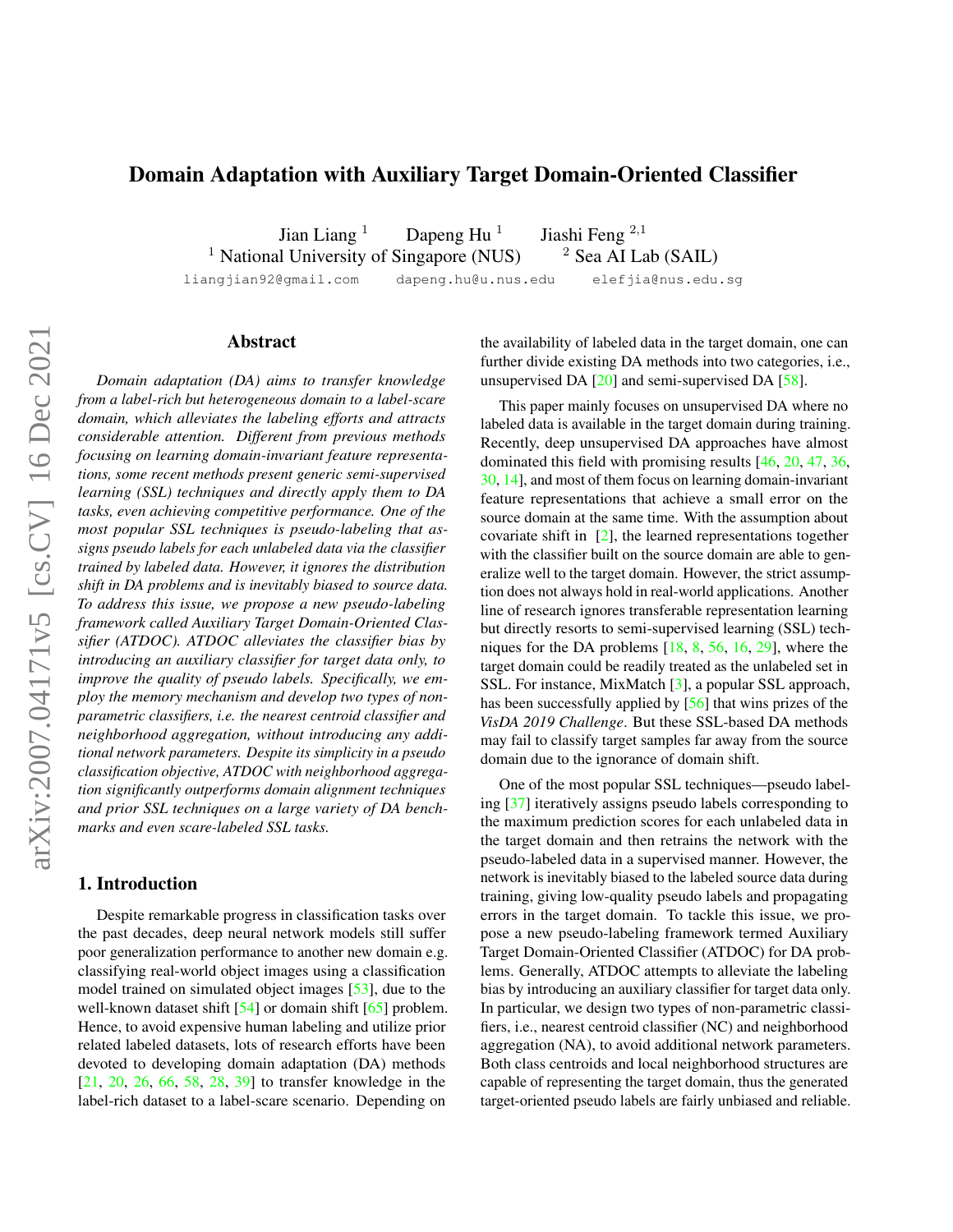<span id="page-1-1"></span>

<span id="page-1-0"></span>Figure 1. The pipeline of our proposed framework ATDOC with neighborhood aggregation (NA) for UDA. Different from existing methods that mostly rely on feature-level domain alignment, ATDOC addresses domain shift by alleviating the classifier bias via an auxiliary classifier for target data only during adaptation. ATDOC-NA employs a memory bank and develops neighborhood aggregation to help build the domain-specific classifier  $F_t$ , and expects to generate unbiased accurate pseudo labels along with confidence weights for unlabeled data.

To enable global structure learning with mini-batch optimization, we introduce a memory module to store information over all the unlabeled target samples. Besides, since no labeled data is available in the target domain, noisy pseudo labels are directly exploited as an alternative. Specifically, concerning the NC classifier training, we follow [\[71,](#page-10-6) [74\]](#page-10-7) and construct a memory bank to store feature representations of the class centroids. The exponential moving average strategy is adopted to dynamically update centroids in the memory bank. Built on the centroids, the NC classifier readily offers a target-oriented pseudo-label for each unlabeled data. Compared with coarse class centroids, training a NA classifier needs to construct a large memory bank that consists of the features along with soft predictions over all the target samples. Through simple aggregation, NA feasibly generates confidence as an instance weight besides the one-hot pseudo label. An overview of ATDOC-NA is shown in Fig. [1.](#page-1-0) Generally, the network at first several iterations is still biased to source data, but as the number of training iterations increases, retraining with target-oriented pseudo labels gradually adjusts the network to unlabeled target data, achieving domain alignment via optimizing two classification objectives.

Our contributions are summarized as follows: (i) we propose ATDOC, a new framework to combat classifier bias that provides a new perspective of addressing domain shift. (ii) we exploit the memory bank and develop two types of non-parametric classifiers, not involving complicated network architectures with extra parameters. (iii) despite its simplicity, ATDOC achieves competitive or better results than

prior state-of-the-arts under a variety of DA settings, e.g., partial-set unsupervised DA [\[5\]](#page-8-6) and semi-supervised DA. ATDOC can be seamlessly integrated into existing domaininvariant feature learning methods and further boost their adaptation performance. Besides, we study an SSL setting with only a few annotated data points available and find AT-DOC also performs better than other SSL techniques even without domain shift.

### 2. Related Work

### 2.1. Deep Domain Adaptation

Deep domain adaptation methods [\[15,](#page-8-7) [33,](#page-9-11) [72\]](#page-10-8). aim to learn more transferable representations by embedding domain adaptation in the pipeline of deep learning. Generally, the weights of the deep architecture containing a feature encoder and a classifier layer are shared for both domains, and various distribution discrepancy measures [\[68,](#page-10-9) [46,](#page-9-5) [19\]](#page-8-8) are developed to promote domain confusion in the feature space. Among them, maximum mean discrepancy (MMD) [\[23\]](#page-9-12) and  $H\Delta H$ -distance [\[2\]](#page-8-1) are two most favored measures. To circumvent the problem that marginal distribution alignment cannot guarantee different domains are semantically aligned, following works [\[47,](#page-9-6) [14\]](#page-8-0) exploit pseudo labels on the target domain to perform conditional distribution alignment. The learned classifier still fails to generalize well on the target domain, as it is mainly built on the labeled source data.

Another line of research [\[48,](#page-9-13) [55,](#page-10-10) [44\]](#page-9-14) exploits the individual characteristics of each domain by dropping the weight-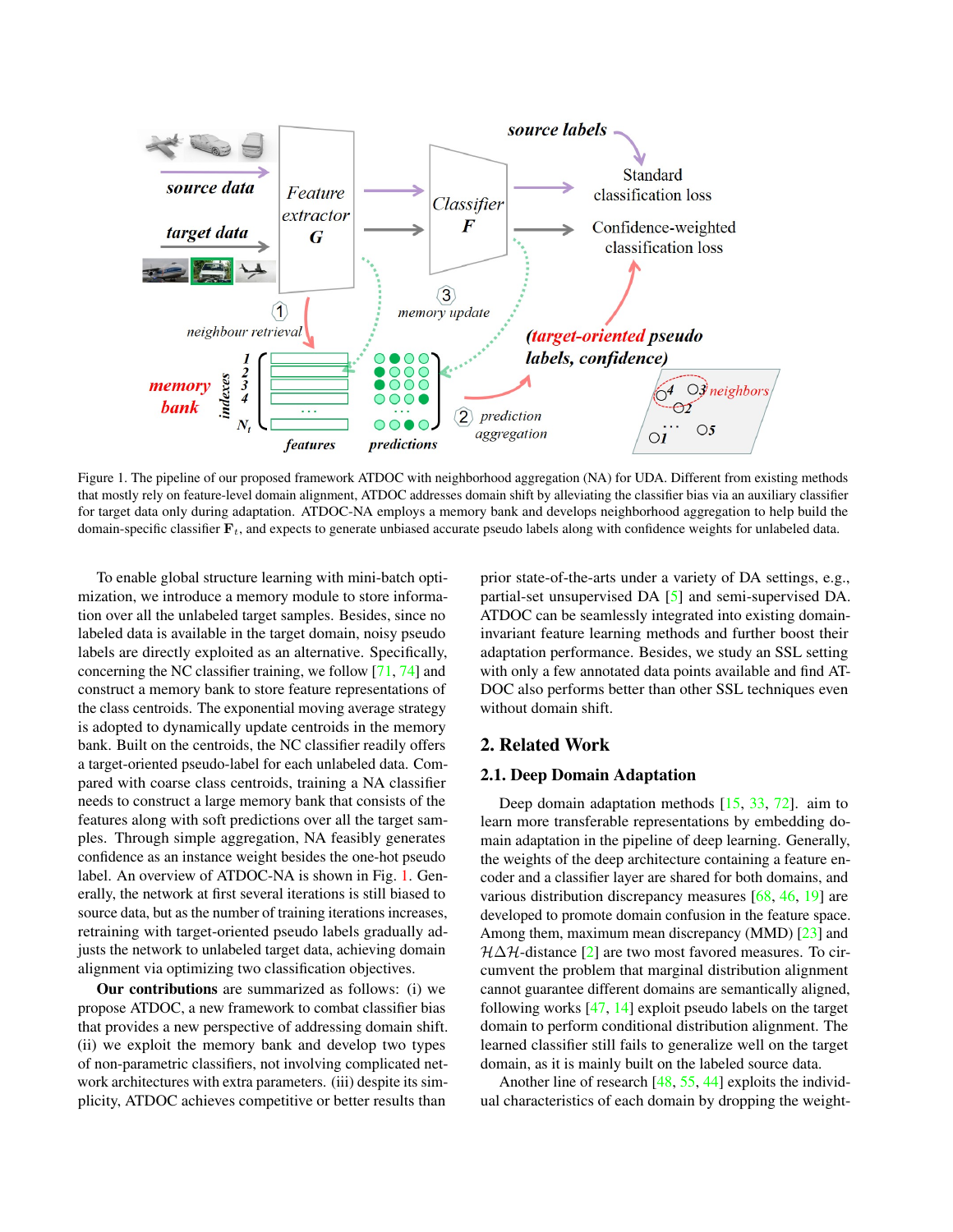<span id="page-2-0"></span>sharing assumption fully or partially. Shu *et al*. [\[62\]](#page-10-11) propose non-conservative domain adaptation and incrementally refine the preciously learned classification boundary to fit the target domain only. With the classifier shared, Tzeng *et al*. [\[67\]](#page-10-12) first learn the source feature encoder and then the target feature encoder sequentially. While Bousmalis *et al*. [\[4\]](#page-8-9) jointly learn the domain-shared encoder and domain-specific private encoders. Besides, Chang *et al*. [\[7\]](#page-8-10) share all other model parameters but specialize batch normalization layers within the feature encoder. Liang *et al*. [\[44\]](#page-9-14) learn the target-specific feature extractor while only operating on the hypothesis induced from the source data. Long *et al*. [\[48\]](#page-9-13) pursue classifier adaptation through a new residual transfer module that bridges the source classifier and target classifier. Compared with these methods, ATDOC does not introduce any new layers and aims to learn one shared classifier for both domains with a virtual target-oriented classifier.

### 2.2. Semi-supervised Learning with Regularization

Semi-supervised learning (SSL) is a classical machine learning approach, which aims to exploit unlabeled data to produce a considerable improvement in learning accuracy. Typically, besides the classification objective for labeled data, SSL methods [\[79,](#page-10-13) [69\]](#page-10-14) resort to the cluster assumption or low-density separation assumption to fully exploit unlabeled data as regularization, e.g., entropy minimization [\[22\]](#page-9-15). The virtual adversarial training loss [\[50\]](#page-9-16) is proposed to measure local smoothness of the conditional label distribution around each input data point against local perturbation. By contrast, temporal ensembling [\[35\]](#page-9-17) is developed to pursue the consistency regularization over multiple training epochs. Further, graph-based techniques e.g. label propagation [\[80\]](#page-10-15) and manifold regularization [\[1\]](#page-8-11) are favored by a majority of researchers before the deep learning area, which has been effectively extended in recent works [\[32,](#page-9-18) [27\]](#page-9-19). In addition, data augmentation techniques such as MixUp and random crop are also utilized in MixMatch [\[3\]](#page-8-5) which achieves stateof-the-art results in multiple SSL benchmarks.

In fact, unsupervised DA can be considered as a special case of transductive SSL where labeled data and unlabeled data are sampled from different distributions. Recent studies [\[8,](#page-8-3) [16,](#page-8-4) [29\]](#page-9-9) show that regularization terms on unlabeled data without explicit feature-level domain alignment achieve promising adaptation results. In particular, the MaxSquare loss is developed in [\[8\]](#page-8-3) to prevent the training process from being dominated by easy-to-transfer samples in the target domain. In contrast, the diversity of conditional predictions is considered through batch nuclear-norm maximization [\[16\]](#page-8-4) and class confusion minimization [\[29\]](#page-9-9), respectively.

#### 2.3. Pseudo-labeling in Transductive Learning

Pseudo-labeling is a heuristic approach to transductive SSL, providing an alternative solution to regularization. As

a typical example, 'Pseudo-Label' [\[37\]](#page-9-10) progressively treats high-confidence predictions on unlabeled data as true labels (called pseudo labels) and employ a standard cross-entropy loss during re-training. Following works [\[61,](#page-10-16) [17\]](#page-8-12) incorporate pseudo labels to perform discriminative clustering for features of unlabeled data. To alleviate noises in the instance-wise pseudo labels, [\[27\]](#page-9-19) relies on graph-based label propagation and [\[82\]](#page-10-17) considers the class imbalance problem, obtaining better pseudo labels. Besides, the weights of different pseudo labels are considered, [\[13\]](#page-8-13) adopts a curriculum learning strategy and [\[81\]](#page-10-18) treats pseudo-labels as continuous latent variables jointly optimized via alternating optimization. Our method is different from all such prior work in that pseudo-labels are inferred by an auxiliary parameter-free target-oriented classifier effectively and efficiently.

### 2.4. Transductive Learning with Memory Bank

A memory bank can be read and written to remember past facts, enabling global structure learning with mini-batch optimization  $[63]$ . A recent study  $[10]$  first exploits the memory mechanism in the network training for SSL and computes the memory prediction for each training sample by the key addressing and value reading. Inspired by instance discrimination [\[73\]](#page-10-20), Saito *et al*. [\[59\]](#page-10-21) employ a memory bank and propose an entropy minimization loss to encourage neighborhood clustering in the target domain. Xie *et al*. [\[74\]](#page-10-7) utilize the memory bank to compute centroids from both domains for centroid matching. Besides, Zhong *et al*. [\[78\]](#page-10-22) leverage an exemplar memory module that saves up-to-date features for target data and computes the invariance learning loss for unlabeled target data. Among them, [\[10\]](#page-8-14) is the most closely related work to ours, but [\[10\]](#page-8-14) is merely proposed for SSL that only utilizes the labeled data for memory update and ignores self-learning in the unlabeled data. Besides, in contrast to supervised center loss [\[71\]](#page-10-6), the memory bank in the ATDOC framework e.g. storing class centroids is updated in an unsupervised way.

### 3. Methodology

For the unsupervised DA (UDA) task, we are given a labeled source domain  $\mathcal{D}_s = \{(x_i^s, y_i^s)\}_{i=1}^{N_s}$  with K categories and an unlabeled target domain  $\mathcal{D}_{tu} = \{(x_i^t)\}_{i=1}^{N_{tu}}$ , while in semi-supervised DA (SSDA), we are given an additional labeled subset of the target domain  $\mathcal{D}_{tl} = \{(x_i^t, y_i^t)\}_{i=1}^{N_{tl}}$ .  $D_t = D_{tu} \cup D_{tl}$  denotes the entire target domain, and  $D_{tl}$ is empty in UDA. This paper mainly focuses on the vanilla closed-set setting where two domains share the same categories. The ultimate goal of both UDA and SSDA is to label the target samples in  $\mathcal{D}_{tu}$  via training the model on  $\mathcal{D}_s \cup \mathcal{D}_t$ .

As shown in Fig. [1,](#page-1-0) we employ the widely-used architecture [\[19\]](#page-8-8) which consists of two basic modules, a feature extractor G and a classifier F. Based on where to align, DA approaches can be roughly categorized into three main cases,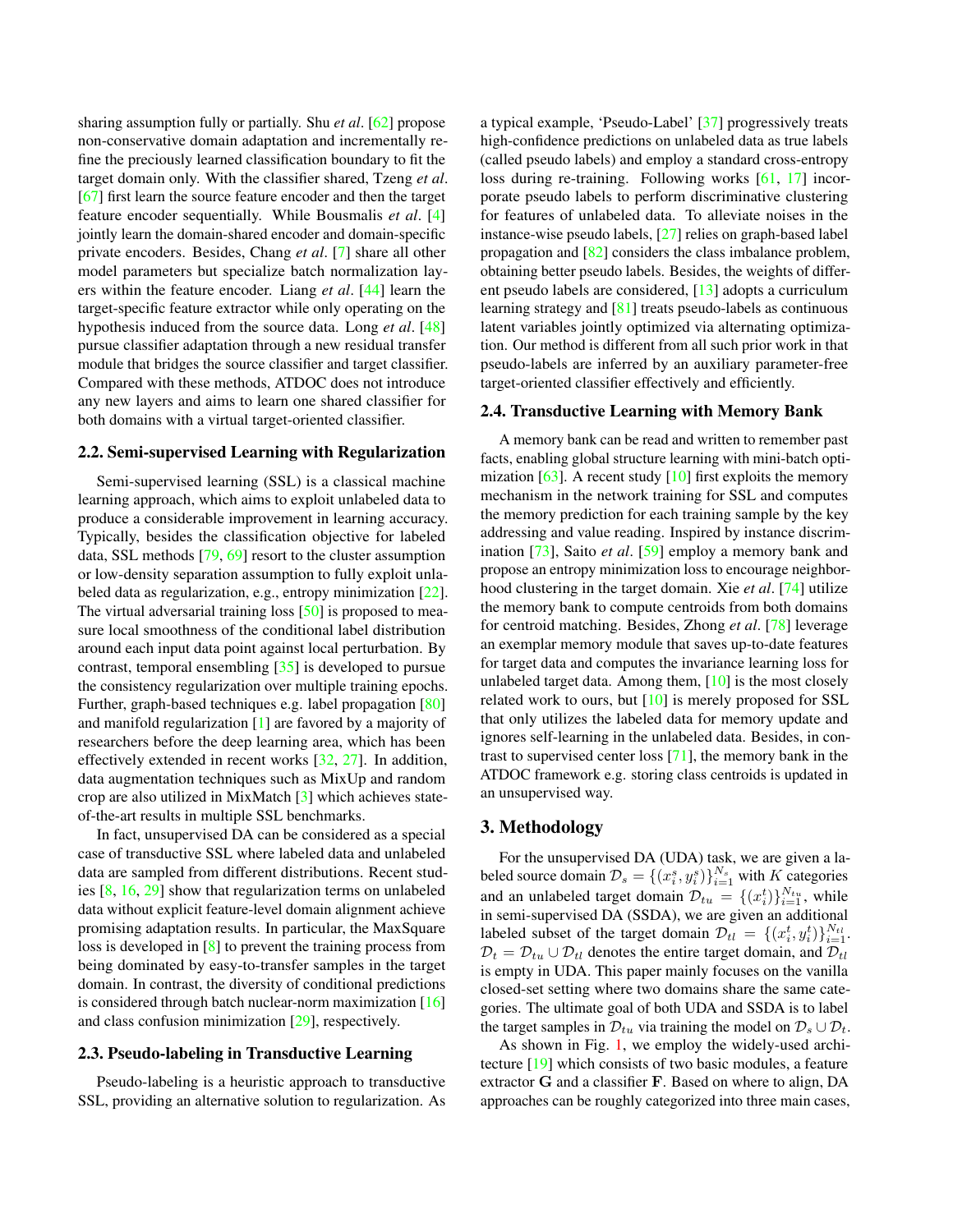<span id="page-3-0"></span>i.e., pixel-level [\[25,](#page-9-20) [60\]](#page-10-23), feature-level [\[19,](#page-8-8) [67,](#page-10-12) [47,](#page-9-6) [40\]](#page-9-21) and output-level [\[8,](#page-8-3) [16,](#page-8-4) [29\]](#page-9-9). Compared with time-consuming pixel-level transfer methods, feature-level domain alignment is cheap and flexible, attracting the most attention. Belonging to the output-level domain alignment, our ATDOC framework well combats the classifier bias and can be seamlessly combined with feature-level DA approaches.

#### 3.1. A Closer Look at Pseudo-labeling

To fully utilize the unlabeled data, following classic selftraining [\[79\]](#page-10-13), Lee [\[37\]](#page-9-10) presents a simple method with training deep neural networks for SSL. It picks up the class  $\hat{y}$ with the maximum predicted probability as true labels each time the weights are updated.

$$
\hat{y}_i = \arg \max_k p_{i,k}, \ i = 1, 2, \cdots, N_{tu},
$$

$$
\mathcal{L}_{pl} = -\frac{\alpha}{N_{tu}} \sum_{i=1}^{N_{tu}} \log p_{i,\hat{y}_i}, \tag{1}
$$

where  $p_i = F(G(x_i^t))$  is the K-dimensional prediction. The coefficient  $\alpha$  before the pseudo-labeled term is properly designed to grow from 0 to 1 gradually, which can mitigate the noises in the pseudo labels at early iterations to some degree, avoiding the error accumulation.

Since the pseudo labels are not equally confident, in this work, we readily take the maximum predicted probabilities as weights and incorporate them into the standard crossentropy loss, forming the following objective to adapt the model with unlabeled data (*termed as 'pseudo-labeling'*),

$$
\hat{y}_i = \arg \max_k p_{i,k}, \ i = 1, 2, \cdots, N_t,
$$

$$
\mathcal{L}_{pl}^{ours} = -\frac{\lambda}{N_{tu}} \sum_{i=1}^{N_{tu}} p_{i,\hat{y}_i} \log p_{i,\hat{y}_i}.
$$

$$
(2)
$$

Different from [\[37\]](#page-9-10) where  $\alpha$  involves two hyper-parameters, we adopt a simplified linear scheduler for  $\lambda$  in this work.

As stated in [\[37\]](#page-9-10),  $\mathcal{L}_{pl}$  favors a low-density separation between classes and is in effect equivalent to entropy regularization [\[22\]](#page-9-15) that is employed to reduce the class overlap. However, both regularization approaches [\[37,](#page-9-10) [22\]](#page-9-15) and another recent regularization method [\[8\]](#page-8-3) ignore the structure of unlabeled data and only focus on the instance-wise prediction itself. Considering the data structure especially the diversity among predictions of unlabeled data, Jin *et al*. [\[29\]](#page-9-9) propose to minimize the pair-wise class confusion within a mini-batch of training data. Cui *et al*. [\[16\]](#page-8-4) pursue a lower output matrix rank within a mini-batch to ensure both discriminability and diversity. Both approaches have been proven to achieve much better results than vanilla entropy minimization, implying that the structure of the classification output matrix is essential for unlabeled data.

#### 3.2. Auxiliary Target Domain-Oriented Classifier

In this paper, we propose a new regularization approach called Auxiliary Target Domain-Oriented Classifier (AT- DOC) that fully exploits the structure of unlabeled data to get reliable pseudo labels with the presence of domain shift. In particular, ATDOC aims to learn an extra specific classifier  $F_t$  for the target domain. However, it is quite challenging to learn  $F_t$  without labeled target data. Fortunately, according to prior studies [\[47,](#page-9-6) [51\]](#page-9-22), there exist some source-like samples whose output predictions are reliable, which can be used to help build the classifier proposed here and teach the remaining samples sequentially. To avoid the trivial sample selection and alternate training, ATDOC employs a memory module that collects or stores information of all the target samples to generate more accurate pseudo labels. In the following, we develop two types of non-parametric target-oriented classifiers and describe the details of them.

#### 3.2.1 Nearest centroid Classifier (NC)

Nearest centroid (NC) classifier is one of the most simple yet powerful classifiers that merely requires the class centroids. Motivated by prior works  $[42, 44]$  $[42, 44]$  $[42, 44]$  which utilize class centroids to bridge the domain gap for DA problems, we describe the data structure of the target domain with its class centroids. Specifically, we introduce a memory bank to store the information of target-oriented class centroids and dynamically generate pseudo-labels with the NC classifier for unlabeled data in each mini-batch.

Memory bank update. Since the target data is unlabeled during training, we first obtain the one-hot pseudo labels via  $\hat{y}_i = \arg \max_k p_{i,k}$  and then utilize them to update the centroids in the memory bank via the exponential moving averaging (EMA) strategy,

$$
c_j = \sum_{i \in B_t} 1_{[j = \hat{y}_i]} G(x_i^t) / \sum_{i \in B_t} 1_{[j = \hat{y}_i]},
$$
  

$$
c_j^m = \gamma c_j + (1 - \gamma) c_j^m, \ m = 1, 2, \cdots, K,
$$
 (3)

where  $B_t$  denotes the index set of a min-batch from the target domain, and  $\gamma$  is the smoothing parameter fixed to 0.1 as default.

Pseudo-labeling. With the class centroids, we readily construct the NC classifier and generate the pseudo labels for each unlabeled datum  $x_i^t$  below,

$$
\hat{y}_i = \arg \min_{j=1}^K d\left(G(x_i^t), c_j^m\right), i = 1, 2, \cdots, N_t, (4)
$$

where  $d(\cdot, \cdot)$  measures the distance between features and centroids, here we adopt the cosine distance as default. Finally, a standard cross-entropy loss is developed as

$$
\mathcal{L}_{nc} = -\frac{\lambda}{N_{tu}} \sum_{i=1}^{N_{tu}} \log p_{i, \hat{y}_i}.
$$
 (5)

#### 3.2.2 Neighborhood Aggregation (NA)

Class centroids can only coarsely characterize the domain structure, which fails to depict the local data structure. Therefore, we follow the idea of message passing via neighbors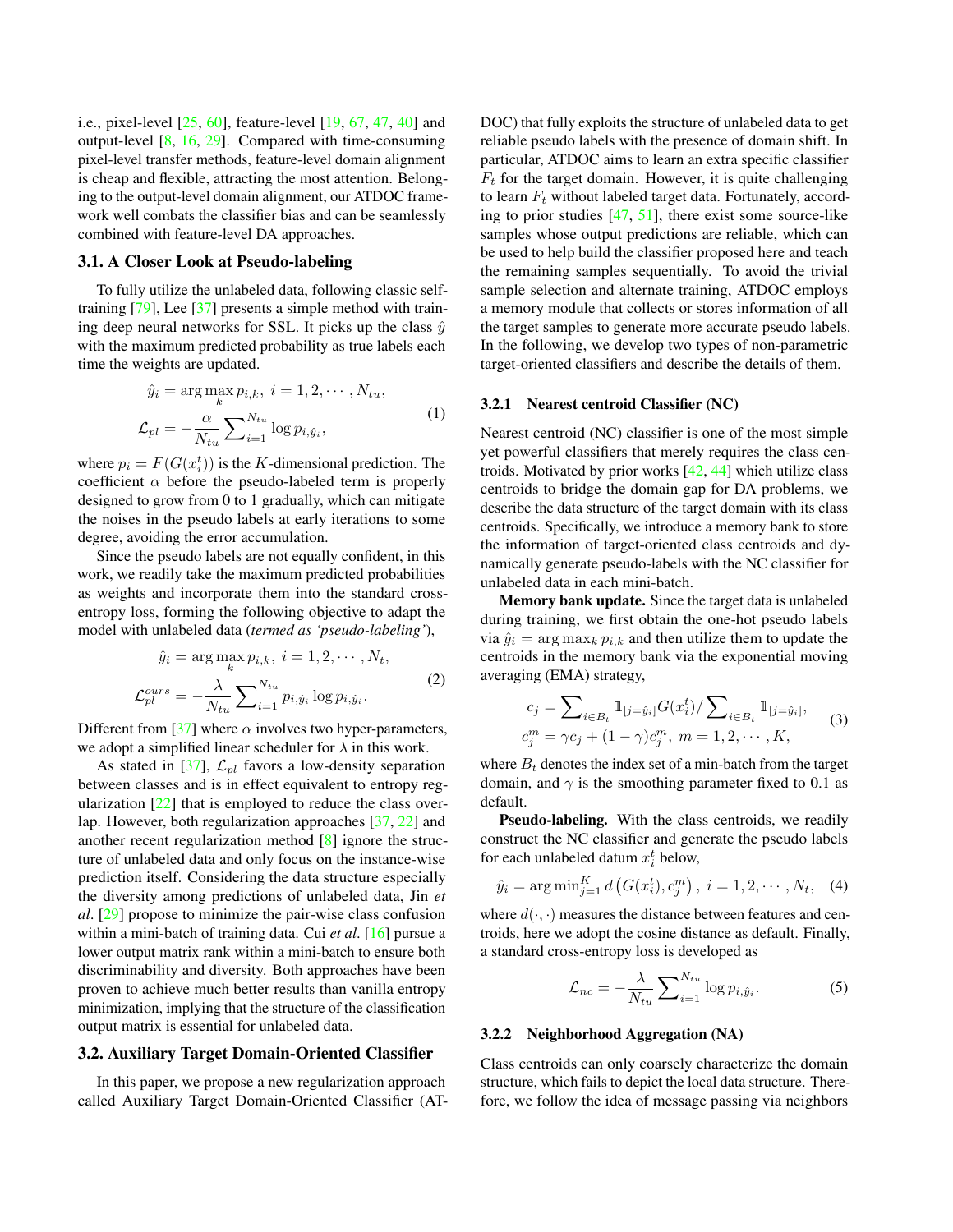<span id="page-4-2"></span>and further develop a neighborhood aggregation (NA) strategy as the classifier. Different from the NC classifier, we need to construct a large memory bank to store information e.g. features and soft predictions of each target data.

Memory bank update. To avoid ambiguity in the target predictions, we directly sharpen the output predictions  $p_i, x_i \in \mathcal{D}_t$  via prediction sharpening and class balancing,

<span id="page-4-1"></span>
$$
\tilde{p}_{i,k}^m = p_{i,k}^{1/T} / \sum_{i} p_{i,k}^{1/T}.
$$
 (6)

Note that, the sharpening operation  $(T = 1/2)$  would increase the confidence of each pseudo prediction. Besides, normalizing the sharpened prediction with the overall classwise vector results in the balancing among different classes over the unlabeled target domain. We do not adopt any moving average strategies to update the values in the memory.

Neighborhood aggregation. The memory module keeps updating every mini-batch, and training a parametric classifier involving extra parameters would be time-consuming. To address this, we present a non-parametric neighborhood aggregation strategy as  $\mathbf{F}_t$ . We first retrieve m nearest neighbors from the memory module for each sample in the current mini-batch based on the cosine similarity between their features  $G(x_i^t)$  and all the features in the memory bank  $f_j^m$ . Then, we aggregate corresponding soft predictions of these nearest neighbors by taking the average,

$$
\hat{q}_i = \frac{1}{m} \sum_{j \neq i, j \in \mathcal{N}_i} \check{p}_j,\tag{7}
$$

where  $\mathcal{N}_i$  denotes the index set of neighbors in the memory module for the data point  $x_i^t$ . In this manner, we obtain a new probability prediction via learning on the entire target data. Note that our strategy indeed considers the global structure beyond regularization within a mini-batch like [\[16,](#page-8-4) [29\]](#page-9-9).

**Pseudo-labeling.** For each unlabeled datum  $x_i^t$ , we get the pseudo label  $\hat{y}_i$  by choosing the category index with the maximum probability prediction  $\hat{q}_i$ , i.e.,  $\hat{y}_i = \arg \max_k \hat{q}_{i,k}$ . Considering different neighborhoods  $\mathcal{N}_i$  lie in regions of different densities, it is desirable to assign a larger weight for the target data in a neighborhood of higher density. Intuitively, the larger the maximum value  $\hat{q}_{i,\hat{y}_i}$  is, the higher density it will be for the region the datum lies in. Thus, we directly utilize  $\hat{q}_{i,\hat{y}_i}$  as the confidence (weight) for the pseudo label  $\hat{q}_i$ . Finally, a confidence-weighted cross-entropy loss is imposed on the unlabeled target data as below,

$$
\mathcal{L}_{na} = -\frac{\lambda}{N_{tu}} \sum_{i=1}^{N_{tu}} \hat{q}_{i,\hat{y}_i} \log p_{i,\hat{y}_i}.
$$
 (8)

Concerning the labeled data in  $\mathcal{D}_s \cup \mathcal{D}_{tl}$ , we employ the stand cross-entropy loss with label-smoothing regularization [\[64\]](#page-10-24), denoted as  $\mathcal{L}_{lsr}^s$  and  $\mathcal{L}_{lsr}^t$ , respectively. Integrating these losses together, we obtain the final objective as follows,

$$
\mathcal{L} = \mathcal{L}_{lsr}^s(\mathcal{D}_s) + \mathcal{L}_{lsr}^t(\mathcal{D}_{tl}) + \mathcal{L}_{nc/na}(\mathcal{D}_{tu}).
$$
 (9)

Actually, we can readily incorporate  $\mathcal{L}_{nc}$  or  $\mathcal{L}_{na}$  into other domain alignment methods like CDAN [\[47\]](#page-9-6) as an additional loss. Besides, for SSL methods like MixMatch [\[3\]](#page-8-5), we just replace  $p_{model}(y|u)$  with the **one-hot encoding** of  $\hat{y}$  in the pseudo-labeling step of NC and NA, respectively.

### 4. Experiments

### 4.1. Setup

Datasets. Office-31 [\[57\]](#page-10-25) is the most widely-used benchmark in the DA field, which consists of 3 different domains in 31 categories: Amazon (A) with 2,817 images, Webcam (W) with 795 images, and DSLR (D) with 498 images. There are 6 transfer tasks for evaluation in total.

Office-Home [\[70\]](#page-10-26) is another popular benchmark that consists of images from 4 different domains: Artistic (Ar) images, Clip Art (Cl), Product (Pr) images, and Real-World (Re) images, totally around 15,500 images from 65 different categories. All 12 transfer tasks are selected for evaluation.

<span id="page-4-0"></span>Table 1. Accuracy (%) on Office for UDA (ResNet-50). Best (**bold red**), second best (*italic blue*). [<sup>†</sup>: mean values except D↔W]

| Method             |      |      |      | $A \rightarrow D$ $A \rightarrow W$ $D \rightarrow A$ $D \rightarrow W$ $W \rightarrow A$ $W \rightarrow D$ $Avg$ . Avg. <sup>†</sup> |      |      |      |      |
|--------------------|------|------|------|---------------------------------------------------------------------------------------------------------------------------------------|------|------|------|------|
| ResNet-50 [24]     | 78.3 | 70.4 | 57.3 | 93.4                                                                                                                                  | 61.5 | 98.1 | 76.5 | 66.9 |
| MinEnt $[22]$      | 90.7 | 89.4 | 67.1 | 97.5                                                                                                                                  | 65.0 | 100. | 85.0 | 78.1 |
| <b>MCC [29]</b>    | 92.1 | 94.0 | 74.9 | 98.5                                                                                                                                  | 75.3 | 100. | 89.1 | 84.1 |
| <b>BNM</b> [16]    | 92.2 | 94.0 | 74.9 | 98.5                                                                                                                                  | 75.3 | 100. | 89.2 | 84.1 |
| Pseudo-labeling    | 88.7 | 89.1 | 65.8 | 98.1                                                                                                                                  | 66.6 | 99.6 | 84.7 | 77.6 |
| ATDOC-NC           | 95.2 | 91.6 | 74.6 | 99.1                                                                                                                                  | 74.7 | 100. | 89.2 | 84.0 |
| <b>ATDOC-NA</b>    | 94.4 | 94.3 | 75.6 | 98.9                                                                                                                                  | 75.2 | 99.6 | 89.7 | 84.9 |
| $CDAN+E$ [47]      | 94.5 | 94.2 | 72.8 | 98.6                                                                                                                                  | 72.2 | 100. | 88.7 | 83.4 |
| $+$ BSP [9]        | 94.5 | 95.0 | 73.9 | 98.3                                                                                                                                  | 75.7 | 100. | 89.6 | 84.8 |
| $+ MCC$ [29]       | 94.1 | 94.7 | 75.4 | 99.0                                                                                                                                  | 75.7 | 100. | 89.8 | 85.0 |
| $+$ BNM [16]       | 94.9 | 94.3 | 75.8 | 99.0                                                                                                                                  | 75.9 | 100. | 90.0 | 85.2 |
| + Pseudo-labeling  | 91.5 | 93.1 | 72.5 | 97.8                                                                                                                                  | 72.7 | 99.8 | 87.9 | 82.4 |
| $+ ATDOC-NC$       | 96.3 | 93.6 | 74.3 | 99.1                                                                                                                                  | 75.4 | 100. | 89.8 | 84.9 |
| $+ ATDOC-NA$       | 95.4 | 94.6 | 77.5 | 98.1                                                                                                                                  | 77.0 | 99.7 | 90.4 | 86.1 |
| MixMatch $[3]$     | 88.5 | 84.6 | 63.3 | 96.1                                                                                                                                  | 65.0 | 99.6 | 82.9 | 75.4 |
| w/ Pseudo-labeling | 89.0 | 86.0 | 65.8 | 96.2                                                                                                                                  | 65.6 | 99.6 | 83.7 | 76.6 |
| w/ATDOC-NC         | 91.3 | 86.4 | 66.0 | 97.4                                                                                                                                  | 64.4 | 99.4 | 84.1 | 77.0 |
| w/ATDOC-NA         | 92.1 | 91.0 | 70.9 | 98.6                                                                                                                                  | 76.2 | 99.6 | 88.1 | 82.6 |
| SAFN+ENT $[75]$    | 90.7 | 90.1 | 73.0 | 98.6                                                                                                                                  | 70.2 | 99.8 | 87.1 | 81.0 |
| <b>CRST [81]</b>   | 88.7 | 89.4 | 72.6 | 98.9                                                                                                                                  | 70.9 | 100. | 86.8 | 80.4 |
| <b>SHOT</b> [44]   | 94.0 | 90.1 | 74.7 | 98.4                                                                                                                                  | 74.3 | 99.9 | 88.6 | 83.3 |
| <b>CADA-P [34]</b> | 95.6 | 97.0 | 71.5 | 99.3                                                                                                                                  | 73.1 | 100. | 89.5 | 84.3 |
| ATM $[40]$         | 96.4 | 95.7 | 74.1 | 99.3                                                                                                                                  | 73.5 | 100. | 89.8 | 84.9 |
|                    |      |      |      |                                                                                                                                       |      |      |      |      |

VisDA-C [\[53\]](#page-10-0) is a large-scale benchmark used for the *VisDA 2017 Challenge* that consists of 2 very distinct kinds of images from twelve common object classes, i.e., 152,397 synthetic images and 55,388 real images. We focus on the challenging synthetic-to-real transfer task.

DomainNet-126 is a subset of DomainNet [\[52\]](#page-10-28), by far the largest UDA dataset with 6 distinct domains and approximately 0.6 million images distributed among 345 categories. Following [\[58\]](#page-10-4), we pick 126 classes in 4 domains i.e. Real  $(R)$ , Clipart  $(C)$ , Painting  $(P)$ , and Sketch  $(S)$  for evaluation.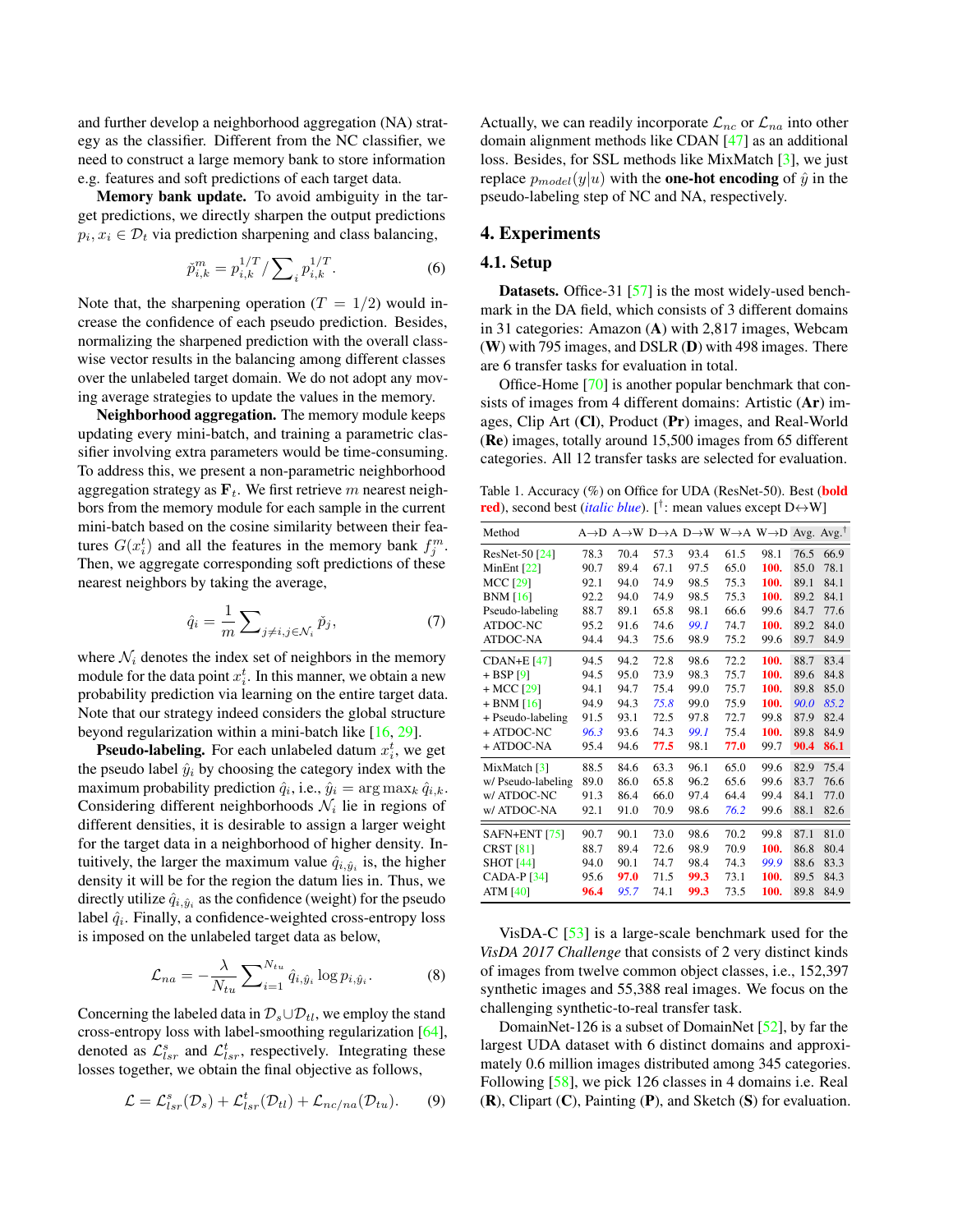<span id="page-5-2"></span>

| Method                     | aero | bike                | bus            | car       |      |      |      | horse knife mbike person plant skbrd train truck Mean |      |      |      |      |      |
|----------------------------|------|---------------------|----------------|-----------|------|------|------|-------------------------------------------------------|------|------|------|------|------|
| ResNet-101 [24]            |      | 67.7 27.4 50.0 61.7 |                |           | 69.5 | 13.7 | 85.9 | 11.5                                                  | 64.4 | 34.4 | 84.2 | 19.2 | 49.1 |
| MinEnt $[22]$              | 88.6 | 29.5                | 82.5 75.8      |           | 88.7 | 16.0 | 93.2 | 63.4                                                  | 94.2 | 40.1 | 87.3 | 12.1 | 64.3 |
| BNM[16]                    | 91.1 | 69.0                |                | 76.7 64.3 | 89.8 | 61.2 | 90.8 | 74.8                                                  | 90.9 | 66.6 | 88.1 | 46.1 | 75.8 |
| <b>MCC</b> [29]            | 92.2 | 82.9                | 76.8 66.6      |           | 90.9 | 78.5 | 87.9 | 73.8                                                  | 90.1 | 76.1 | 87.1 | 41.0 | 78.7 |
| Pseudo-labeling            | 90.9 | 74.6                | 73.2           | 55.8      | 89.6 | 64.6 | 86.8 | 68.7                                                  | 90.7 | 64.8 | 89.5 | 47.7 | 74.7 |
| ATDOC-NC                   | 91.1 | 60.1                | 78.4           | 72.2      | 88.1 | 97.6 | 86.9 | 55.9                                                  | 79.2 | 64.9 | 88.4 | 31.9 | 74.6 |
| <b>ATDOC-NA</b>            | 93.7 | 83.0                | 76.9           | 58.7      | 89.7 | 95.1 | 84.4 | 71.4                                                  | 89.4 | 80.0 | 86.7 | 55.1 | 80.3 |
| $CDAN+E$ [47]              | 94.3 | 60.8                | 79.9 72.7      |           | 89.5 | 86.8 | 92.4 | 81.4                                                  | 88.9 | 72.9 | 87.6 | 32.8 | 78.3 |
| $+$ BSP [9]                | 93.7 | 58.1                | 80.5           | 69.3      | 89.7 | 86.4 | 92.9 | 78.4                                                  | 88.5 | 74.7 | 88.4 | 33.0 | 77.8 |
| $+$ BNM [16]               | 93.6 | 68.3                | 78.9           | 70.3      | 91.1 | 82.8 | 93.0 | 78.7                                                  | 90.9 | 76.5 | 89.1 | 40.9 | 79.5 |
| $+$ MCC [29]               | 93.5 | 72.5                | 72.5           | 72.9      | 91.6 | 88.7 | 92.1 | 75.1                                                  | 92.7 | 79.4 | 87.8 | 53.3 | 81.0 |
| + Pseudo-labeling          | 94.1 | 70.4                | 78.1           | 68.7      | 90.3 | 77.9 | 92.1 | 78.5                                                  | 90.6 | 76.9 | 88.5 | 44.5 | 79.2 |
| $+ ATDOC-NC$               | 94.3 | 64.0                | 80.1           | 66.2      | 89.1 | 92.1 | 91.0 | 75.4                                                  | 86.9 | 76.3 | 87.2 | 43.4 | 78.8 |
| + ATDOC-NA                 | 93.0 | 77.4                | 83.4 62.3      |           | 91.5 | 88.4 | 91.8 | 77.1                                                  | 90.9 | 86.4 | 85.8 | 48.2 | 81.4 |
| MixMatch $\lceil 3 \rceil$ |      | 93.9 71.8 93.5 82.1 |                |           | 95.3 | 0.7  | 90.8 | 38.1                                                  | 94.5 | 96.0 | 86.3 | 2.2  | 70.4 |
| w/Pseudo-labeling          | 95.0 |                     | 75.5 92.5      | 79.5      | 96.0 | 0.4  | 91.1 | 23.7                                                  | 95.2 | 95.1 | 82.5 | 0.6  | 68.9 |
| w/ATDOC-NC                 | 93.7 | 77.2                | 71.6           | 71.7      | 92.1 | 0.1  | 86.3 | 52.9                                                  | 86.7 | 96.8 | 92.9 | 45.8 | 72.3 |
| w/ATDOC-NA                 | 95.3 |                     | 84.7 82.4 75.6 |           | 95.8 | 97.7 | 88.7 | 76.6                                                  | 94.0 | 91.7 | 91.5 | 61.9 | 86.3 |
| <b>SAFN</b> [75]           | 93.6 | 61.3                | 84.1           | 70.6      | 94.1 | 79.0 | 91.8 | 79.6                                                  | 89.9 | 55.6 | 89.0 | 24.4 | 76.1 |
| <b>CRST</b> [81]           | 88.0 | 79.2                | 61.0           | 60.0      | 87.5 | 81.4 | 86.3 | 78.8                                                  | 85.6 | 86.6 | 73.9 | 68.8 | 78.1 |
| <b>DTA</b> [38]            | 93.7 | 82.2                | 85.6 83.8      |           | 93.0 | 81.0 | 90.7 | 82.1                                                  | 95.1 | 78.1 | 86.4 | 32.1 | 81.5 |
| <b>SHOT</b> [44]           | 94.3 | 88.5                | 80.1           | 57.3      | 93.1 | 94.9 | 80.7 | 80.3                                                  | 91.5 | 89.1 | 86.3 | 58.2 | 82.9 |

<span id="page-5-1"></span>Table 2. Per-class accuracy (%) on VisDA-C validation set using a ResNet-101 backbone.

Implementation<sup>[1](#page-5-0)</sup> Details. We report the average accuracy over 3 random trials. All the methods including domain alignment methods [\[47,](#page-9-6) [9\]](#page-8-15), semi-supervised methods [\[3\]](#page-8-5), and regularization approaches [\[37,](#page-9-10) [22,](#page-9-15) [8,](#page-8-3) [29,](#page-9-9) [16\]](#page-8-4) are implemented based on **PyTorch** and reverse validation [\[43,](#page-9-27) [77\]](#page-10-29) is conducted to select hyper-parameters. Note that Mix-Match [\[3\]](#page-8-5) could be considered as a strong domain adaptation baseline [\[56\]](#page-10-5). Besides, we select other state-of-the-art UDA approaches [\[75,](#page-10-27) [81,](#page-10-18) [34,](#page-9-25) [40,](#page-9-21) [38,](#page-9-26) [41\]](#page-9-28) and SSDA approaches [\[58,](#page-10-4) [28,](#page-9-3) [39,](#page-9-4) [31\]](#page-9-29) for further comparison. We adopt a linear rampup scheduler from 0 to  $\lambda$  for all methods, and  $\lambda = 0.1$  is fixed for ATDOC-NC, and  $\lambda = 0.2, m = 5$ is fixed for ATDOC-NA throughout this paper. We adopt mini-batch SGD to learn the feature encoder by fine-tuning from the ImageNet pre-trained model with the learning rate 0.001, and new layers (bottleneck layer and classification layer) from scratch with the learning rate 0.01. We use the suggested training settings in [\[47\]](#page-9-6), including learning rate scheduler, momentum (0.9), weight decay (1e<sup>-3</sup>), bottleneck size (256), and batch size (36).

### 4.2. Results

 $\triangleright$  Results of Closed-set Unsupervised DA (UDA). We use three datasets as introduced above for vanilla UDA tasks, with results shown in Tables [1](#page-4-0)∼[3.](#page-6-0) On the small-sized Office31 dataset, we first study different SSL regularization approaches when integrated with the source classification loss only. It is obvious that both BNM  $[16]$  and MCC  $[29]$  consistently perform better than instance-wise regularization methods like MinEnt [\[22\]](#page-9-15), which verifies the importance of local diversity. Besides, ATDOC-NC achieves competitive results against BNM, outperforming MinEnt and Pseudolabeling. ATDOC-NA outperforms BNM in 4 out of 6 tasks, obtaining the best average accuracy. When combined with one popular UDA method i.e. CDAN+E [\[47\]](#page-9-6), the average accuracy increases accordingly, and ATDOC-NA still performs the best. Since Office-31 is relatively small, MixMatch [\[3\]](#page-8-5) performs worse than CDAN+E. Using pseudo labels provided by ATDOC-NC and ATODC-NA, MixMatch obtains boosted performance. Besides, ATDOC-NA achieves competitive performance with state-of-the-art UDA methods like ATM [\[40\]](#page-9-21) *without any explicit feature-level alignment*.

As shown in Table [2,](#page-5-1) ATDOC-NA clearly performs better than BNM and MCC w.r.t. mean accuracy for both situations. Note, ATDOC-NA combined with MixMatch obtains the state-of-the-art mean accuracy 86.3% for VisDA-C, which outperforms recent UDA methods [\[75,](#page-10-27) [81,](#page-10-18) [38,](#page-9-26) [44\]](#page-9-14). Taking a closer look at Table [3,](#page-6-0) we observe similar results for Office-Home that ATDOC-NA beats ATDOC-NC and BNM in terms of the average accuracy. Integrated with the feature-level method—CDAN+E, ATDOC-NA clearly beats the state-of-the-art approach, SHOT [\[44\]](#page-9-14).

<span id="page-5-0"></span><sup>1</sup><https://github.com/tim-learn/ATDOC/>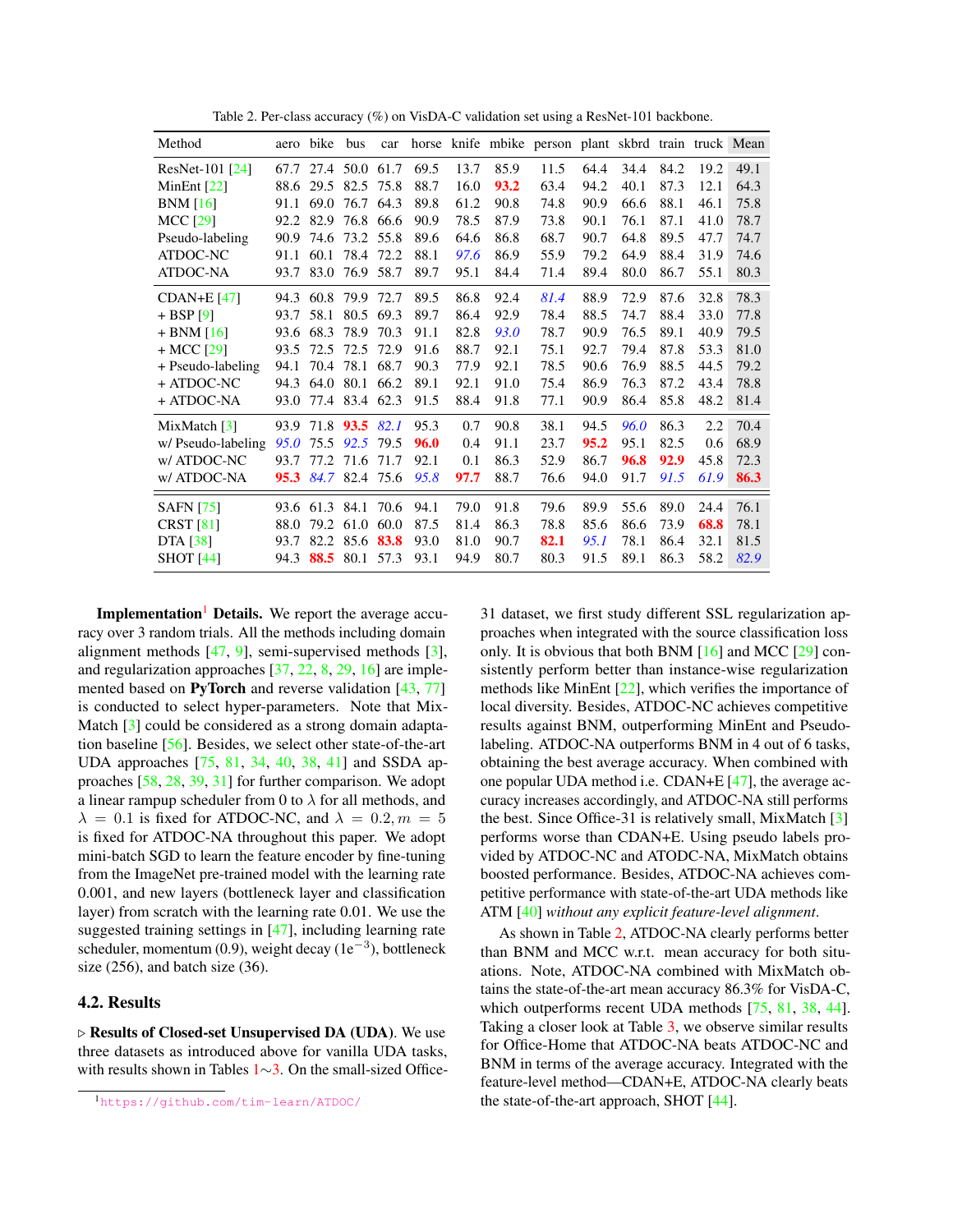<span id="page-6-0"></span>Table 3. Accuracy (%) on Office-Home for closed-set UDA (ResNet-50).

<span id="page-6-2"></span>

| Method            |      |      |      | Ar→Cl Ar→Pr Ar→Re Cl→Ar Cl→Pr Cl→Re Pr→Ar Pr→Cl Pr→Re Re→Ar Re→Cl Re→Pr Avg. |      |      |      |      |      |      |      |      |      |
|-------------------|------|------|------|------------------------------------------------------------------------------|------|------|------|------|------|------|------|------|------|
| ResNet-50 [24]    | 44.9 | 66.3 | 74.3 | 51.8                                                                         | 61.9 | 63.6 | 52.4 | 39.1 | 71.2 | 63.8 | 45.9 | 77.2 | 59.4 |
| MinEnt $[22]$     | 51.0 | 71.9 | 77.1 | 61.2                                                                         | 69.1 | 70.1 | 59.3 | 48.7 | 77.0 | 70.4 | 53.0 | 81.0 | 65.8 |
| BNM[16]           | 56.7 | 77.5 | 81.0 | 67.3                                                                         | 76.3 | 77.1 | 65.3 | 55.1 | 82.0 | 73.6 | 57.0 | 84.3 | 71.1 |
| <b>MCC</b> [29]   | 56.3 | 77.3 | 80.3 | 67.0                                                                         | 77.1 | 77.0 | 66.2 | 55.1 | 81.2 | 73.5 | 57.4 | 84.1 | 71.0 |
| Pseudo-labeling   | 54.1 | 74.1 | 78.4 | 63.3                                                                         | 72.8 | 74.0 | 61.7 | 51.0 | 78.9 | 71.9 | 56.6 | 81.9 | 68.2 |
| ATDOC-NC          | 54.4 | 77.6 | 80.8 | 66.5                                                                         | 75.6 | 75.8 | 65.9 | 51.9 | 81.1 | 72.7 | 57.0 | 83.5 | 70.2 |
| ATDOC-NA          | 58.3 | 78.8 | 82.3 | 69.4                                                                         | 78.2 | 78.2 | 67.1 | 56.0 | 82.7 | 72.0 | 58.2 | 85.5 | 72.2 |
| $CDAN+E$ [47]     | 54.6 | 74.1 | 78.1 | 63.0                                                                         | 72.2 | 74.1 | 61.6 | 52.3 | 79.1 | 72.3 | 57.3 | 82.8 | 68.5 |
| $+$ BSP [9]       | 57.1 | 73.4 | 77.5 | 64.2                                                                         | 71.8 | 74.3 | 64.0 | 56.7 | 81.0 | 73.4 | 59.1 | 83.3 | 69.6 |
| $+$ BNM [16]      | 58.1 | 77.2 | 81.1 | 67.5                                                                         | 75.3 | 77.2 | 65.5 | 56.8 | 82.6 | 74.1 | 59.9 | 84.6 | 71.7 |
| $+$ MCC [29]      | 58.9 | 77.6 | 80.7 | 67.0                                                                         | 75.1 | 77.1 | 65.8 | 56.8 | 82.2 | 73.9 | 59.8 | 84.5 | 71.6 |
| + Pseudo-labeling | 57.3 | 76.6 | 79.2 | 66.6                                                                         | 74.0 | 76.6 | 66.1 | 53.6 | 81.0 | 74.3 | 58.9 | 84.2 | 70.7 |
| + ATDOC-NC        | 55.9 | 76.3 | 80.3 | 63.8                                                                         | 75.7 | 76.4 | 63.9 | 53.7 | 81.7 | 71.6 | 57.7 | 83.3 | 70.0 |
| + ATDOC-NA        | 60.2 | 77.8 | 82.2 | 68.5                                                                         | 78.6 | 77.9 | 68.4 | 58.4 | 83.1 | 74.8 | 61.5 | 87.2 | 73.2 |
| <b>SAFN</b> [75]  | 52.0 | 71.7 | 76.3 | 64.2                                                                         | 69.9 | 71.9 | 63.7 | 51.4 | 77.1 | 70.9 | 57.1 | 81.5 | 67.3 |
| CADA-P $[34]$     | 56.9 | 76.4 | 80.7 | 61.3                                                                         | 75.2 | 75.2 | 63.2 | 54.5 | 80.7 | 73.9 | 61.5 | 84.1 | 70.2 |
| DCAN [41]         | 54.5 | 75.7 | 81.2 | 67.4                                                                         | 74.0 | 76.3 | 67.4 | 52.7 | 80.6 | 74.1 | 59.1 | 83.5 | 70.5 |
| <b>SHOT</b> [44]  | 57.1 | 78.1 | 81.5 | 68.0                                                                         | 78.2 | 78.1 | 67.4 | 54.9 | 82.2 | 73.3 | 58.8 | 84.3 | 71.8 |

<span id="page-6-1"></span>Table 4. Accuracy (%) on DomainNet-126 for Semi-supervised DA (SSDA) using a ResNet-34 backbone.

| Method                     |      | $C \rightarrow S$ |                          | $P \rightarrow C$ |                          | $P \rightarrow R$                                                                                 |                              | $R \rightarrow C$ |                   | $R \rightarrow P$ |                          | $R \rightarrow S$ |                          | $S \rightarrow P$ |                          | Average |
|----------------------------|------|-------------------|--------------------------|-------------------|--------------------------|---------------------------------------------------------------------------------------------------|------------------------------|-------------------|-------------------|-------------------|--------------------------|-------------------|--------------------------|-------------------|--------------------------|---------|
|                            |      | 1-shot 3-shot     |                          |                   |                          | 1-shot 3-shot 1-shot 3-shot 1-shot 3-shot 1-shot 3-shot 1-shot 3-shot 1-shot 3-shot 1-shot 3-shot |                              |                   |                   |                   |                          |                   |                          |                   |                          |         |
| ResNet-34 [24]             | 54.8 | 57.9              | 59.2                     | 63.0              | 73.7                     | 75.6                                                                                              | 61.2                         | 63.9              | 64.5              | 66.3              | 52.0                     | 56.0              | 60.4                     | 62.2              | 60.8                     | 63.6    |
| MinEnt $[22]$              | 56.3 | 61.5              | 67.7                     | 71.2              | 76.0                     | 78.1                                                                                              | 66.1                         | 71.6              | 68.9              | 70.4              | 60.0                     | 63.5              | 62.9                     | 66.0              | 65.4                     | 68.9    |
| <b>MCC</b> [29]            | 56.8 | 60.5              | 62.8                     | 66.5              | 75.3                     | 76.5                                                                                              | 65.5                         | 67.2              | 66.9              | 68.1              | 57.6                     | 59.8              | 63.4                     | 65.0              | 64.0                     | 66.2    |
| BNM[16]                    | 58.4 | 62.6              | 69.4                     | 72.7              | 77.0                     | 79.5                                                                                              | 69.8                         | 73.7              | 69.8              | 71.2              | 61.4                     | 65.1              | 64.1                     | 67.6              | 67.1                     | 70.3    |
| Pseudo-labeling            | 62.5 | 64.5              | 67.6                     | 70.7              | 78.3                     | 79.3                                                                                              | 70.9                         | 72.9              | 69.2              | 70.7              | 62.0                     | 64.8              | 67.0                     | 68.6              | 68.2                     | 70.2    |
| ATDOC-NC                   | 58.1 | 62.2              | 65.8                     | 70.2              | 76.9                     | 78.7                                                                                              | 69.2                         | 72.3              | 69.8              | 70.6              | 60.4                     | 65.0              | 65.5                     | 68.1              | 66.5                     | 69.6    |
| ATDOC-NA                   | 65.6 | 66.7              | 72.8                     | 74.2              | 81.2                     | 81.2                                                                                              | 74.9                         | 76.9              | 71.3              | 72.5              | 65.2                     | 64.6              | 68.7                     | 70.8              | 71.4                     | 72.4    |
| MixMatch $\lceil 3 \rceil$ | 59.3 | 62.7              | 66.7                     | 68.7              | 74.8                     | 78.8                                                                                              | 69.4                         | 72.6              | 67.8              | 68.8              | 62.5                     | 65.6              | 66.3                     | 67.1              | 66.7                     | 69.2    |
| w/ Pseudo-labeling         | 59.6 | 62.6              | 67.5                     | 69.6              | 74.8                     | 78.6                                                                                              | 70.0                         | 73.0              | 68.6              | 69.3              | 63.2                     | 65.9              | 66.6                     | 67.3              | 67.2                     | 69.5    |
| w/ ATDOC-NC                | 60.2 | 63.4              | 65.2                     | 69.5              | 75.0                     | 78.9                                                                                              | 68.4                         | 73.0              | 68.7              | 70.1              | 60.9                     | 64.5              | 65.3                     | 67.1              | 66.2                     | 69.5    |
| w/ ATDOC-NA                | 64.6 | 65.9              | 70.7                     | 72.2              | 80.3                     | 80.8                                                                                              | 74.0                         | 75.2              | 70.2              | 71.2              | 65.7                     | 67.7              | 68.5                     | 69.4              | 70.6                     | 71.8    |
| <b>MME</b> [58]            | 56.3 | 61.8              | 69.0                     | 71.7              | 76.1                     | 78.5                                                                                              | 70.0                         | 72.2              | 67.7              | 69.7              | 61.0                     | 61.9              | 64.8                     | 66.8              | 66.4                     | 68.9    |
| <b>BiAT</b> [28]           | 57.9 | 61.5              | 71.6                     | 74.6              | 77.0                     | 78.6                                                                                              | 73.0                         | 74.9              | 68.0              | 68.8              | 58.5                     | 62.1              | 63.9                     | 67.5              | 67.1                     | 69.7    |
| Meta-MME $[39]$            |      | 62.8              | $\overline{\phantom{a}}$ | 72.8              | $\overline{\phantom{0}}$ | 79.2                                                                                              | $\qquad \qquad \blacksquare$ | 73.5              | $\qquad \qquad -$ | 70.3              | $\overline{\phantom{a}}$ | 63.8              | $\overline{\phantom{a}}$ | 68.0              | $\overline{\phantom{a}}$ | 70.1    |
| APE [31]                   | 56.7 | 63.1              | 72.9                     | 76.7              | 76.6                     | 79.4                                                                                              | 70.4                         | 76.6              | 70.8              | 72.1              | 63.0                     | 67.8              | 64.5                     | 66.1              | 67.6                     | 71.7    |

 $\triangleright$  Results of Semi-supervised DA (SSDA). We follow the settings in MME [\[58\]](#page-10-4) and evaluate SSDA methods on the DomainNet-126 dataset. There exist two SSDA protocols in which each class in the target domain has one or three labeled data points, respectively. As shown in Table [4,](#page-6-1) ATDOC-NA outperforms both BNM and MCC for both protocols, and MixMatch also benefits from the incorporation of ATDOC. Comparing the results of ATDOC-NA under 1-shot and 3 shot, we find the difference between them is relatively small, implying that ATDOC-NA can fully exploit the unlabeled data to compensate for the scarcity of labeled data. Moreover, compared with prior state-of-the-art SSDA results reported in APE [\[31\]](#page-9-29), both ATDOC-NA and its combination with MixMatch achieve better performance for both protocols.

 $\triangleright$  Results of Partial-set UDA (PDA). We adopt the standard partial-set UDA setting as [\[6,](#page-8-16) [45\]](#page-9-30) on the Office-Home dataset, in which only data of the first 25 classes exist in the target domain. As can be seen from Table [5,](#page-7-0) ATDOC-NC behaves competitively against ATDOC-NA, this may be because class centroids are somewhat global-level resisting the noise. Faced with the challenging asymmetric label space in PDA, BNM does not clearly outperform MinEnt anymore, but the adaptation results of ATDOC are still fairly promising. Compared with a recent PDA approach,  $RTNet_{adv}$  [\[12\]](#page-8-17), ATDOC-NA obtains a better average accuracy.

 $\triangleright$  Results of Scare-labeled SSL. We further study ATDOC in a special SSL case without the domain shift where labeled samples are very scarce. For simplicity, we adopt the same three-shot setting in the aforementioned SSDA, but take labeled target data as the labeled set and unlabeled target data as the unlabeled set, forming the scarce-labeled SSL task. As shown in Table [6,](#page-7-1) ATDOC-NA performs the best on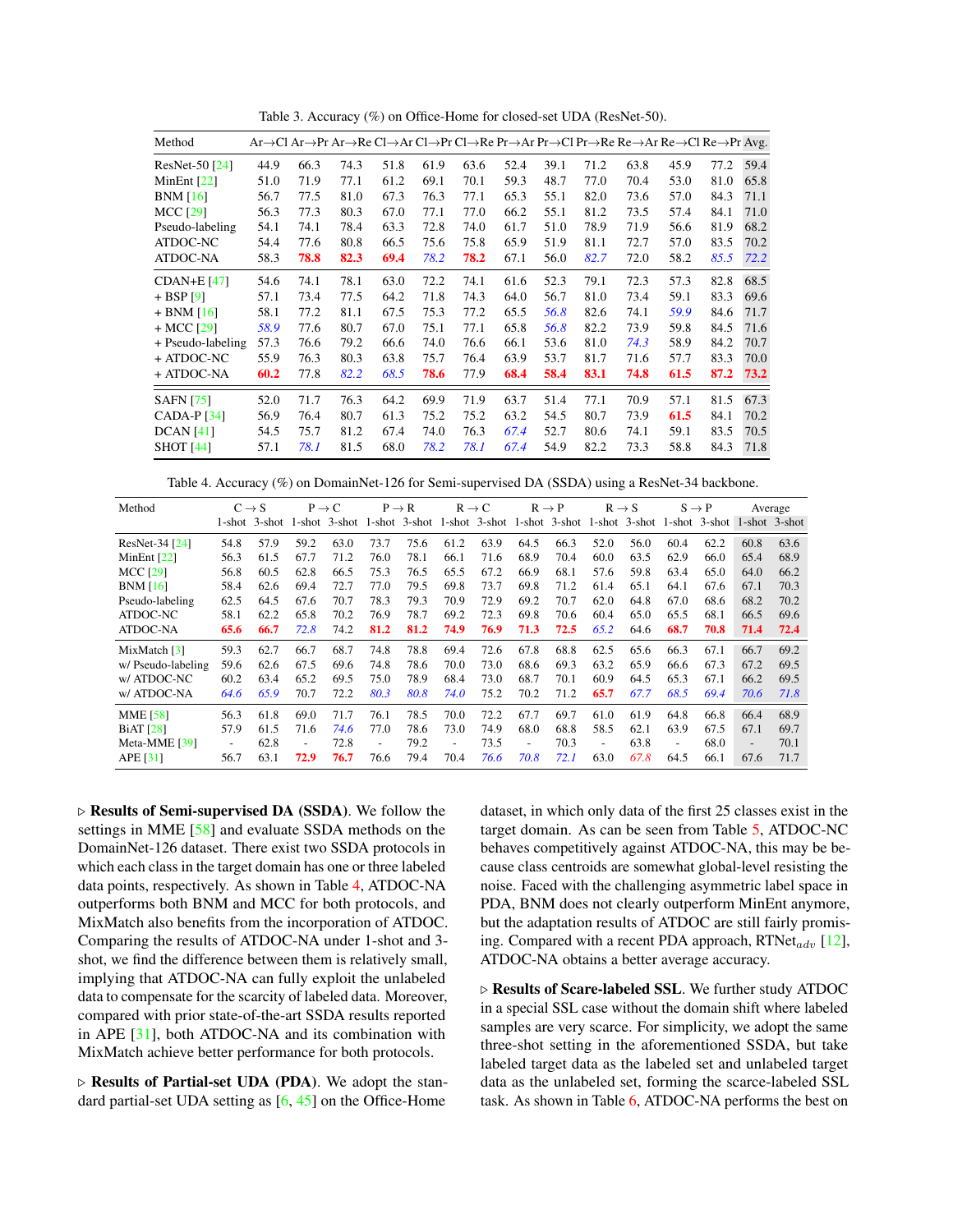<span id="page-7-4"></span>

| Method                    |      |      | Ar→Cl Ar→Pr Ar→Re Cl→Ar Cl→Pr Cl→Re Pr→Ar Pr→Cl Pr→Re Re→Ar Re→Cl Re→Pr Avg. |      |      |      |      |      |      |      |      |      |      |
|---------------------------|------|------|------------------------------------------------------------------------------|------|------|------|------|------|------|------|------|------|------|
| $ResNet-50$ [24]          | 43.5 | 67.8 | 78.9                                                                         | 57.5 | 56.2 | 62.2 | 58.1 | 40.7 | 74.9 | 68.1 | 46.1 | 76.3 | 60.9 |
| MinEnt $[22]$             | 45.7 | 73.3 | 81.6                                                                         | 64.6 | 66.2 | 73.0 | 66.0 | 52.4 | 78.7 | 74.8 | 56.7 | 80.8 | 67.8 |
| <b>MCC [29]</b>           | 54.1 | 75.3 | 79.5                                                                         | 63.9 | 66.3 | 71.8 | 63.3 | 55.1 | 78.0 | 70.4 | 55.7 | 76.7 | 67.5 |
| BNM[16]                   | 54.6 | 77.2 | 81.1                                                                         | 64.9 | 67.9 | 72.8 | 62.6 | 55.7 | 79.4 | 70.5 | 54.7 | 77.6 | 68.2 |
| Pseudo-labeling           | 51.9 | 70.7 | 77.5                                                                         | 61.7 | 62.4 | 67.8 | 62.9 | 54.1 | 73.8 | 70.4 | 56.7 | 75.0 | 65.4 |
| ATDOC-NC                  | 59.5 | 80.3 | 83.8                                                                         | 71.8 | 71.6 | 79.7 | 70.6 | 59.4 | 82.2 | 78.4 | 61.1 | 81.5 | 73.3 |
| ATDOC-NA                  | 60.1 | 76.9 | 84.5                                                                         | 72.8 | 71.2 | 80.9 | 73.9 | 61.8 | 83.8 | 77.3 | 60.4 | 80.4 | 73.7 |
| ETN <sub>161</sub>        | 59.2 | 77.0 | 79.5                                                                         | 62.9 | 65.7 | 75.0 | 68.3 | 55.4 | 84.4 | 75.7 | 57.7 | 84.5 | 70.5 |
| <b>SAFN</b> [75]          | 58.9 | 76.3 | 81.4                                                                         | 70.4 | 73.0 | 77.8 | 72.4 | 55.3 | 80.4 | 75.8 | 60.4 | 79.9 | 71.8 |
| RTNet <sub>ady</sub> [12] | 63.2 | 80.1 | 80.7                                                                         | 66.7 | 69.3 | 77.2 | 71.6 | 53.9 | 84.6 | 77.4 | 57.9 | 85.5 | 72.3 |

<span id="page-7-0"></span>Table 5. Accuracy (%) on Office-Home for Partial-set UDA (PDA) using a ResNet-50 backbone.



<span id="page-7-1"></span>Figure 2. For Ar→Cl task on Office-Home, (a) shows the convergence and (b) shows the t-SNE visualizations. (red: Ar, blue: Cl)

<span id="page-7-2"></span>

Table 6. Accuracy (%) on Office-Home and DomainNet-126 for scarce-labeled SSL (ResNet-50).

| Dataset                    |    |    | Office-Home |                          |                          | DomainNet-126 |              |   |                          |      |  |  |
|----------------------------|----|----|-------------|--------------------------|--------------------------|---------------|--------------|---|--------------------------|------|--|--|
| Method                     | Ar | Cl | Pr          |                          | Re Avg.                  | C             | $\mathbf{P}$ | R | S                        | Avg. |  |  |
| ResNet-50 [24]             |    |    |             | 48.7 42.1 68.9 66.6 56.6 |                          |               |              |   | 41.6 46.2 66.4 33.3 46.9 |      |  |  |
| MinEnt $[22]$              |    |    |             | 51.7 44.5 72.4 68.9 59.4 |                          |               |              |   | 43.8 48.6 68.8 35.4 49.2 |      |  |  |
| <b>MCC [29]</b>            |    |    |             | 58.9 47.7 77.4 74.3 64.6 |                          |               |              |   | 45.7 49.5 70.9 38.5 51.2 |      |  |  |
| <b>BNM</b> [16]            |    |    |             | 59.0 46.0 76.5 71.5 63.2 |                          |               |              |   | 44.8 47.2 69.9 35.5 49.4 |      |  |  |
| Pseudo-labeling            |    |    |             | 47.3 41.4 71.4 66.1 56.6 |                          |               |              |   | 41.0 46.3 72.5 33.1 48.2 |      |  |  |
| ATDOC-NC                   |    |    |             | 56.0 43.4 76.6 72.9 62.2 |                          |               |              |   | 45.6 51.5 72.2 35.2 51.1 |      |  |  |
| <b>ATDOC-NA</b>            |    |    |             | 59.1 46.6 78.4 75.9 65.0 |                          |               |              |   | 54.7 60.0 75.5 38.6 57.2 |      |  |  |
| MixMatch $\lceil 3 \rceil$ |    |    |             | 52.2 41.9 73.1 69.1 59.1 |                          |               |              |   | 41.2 38.7 64.3 34.2 44.6 |      |  |  |
| w/Pseudo-labeling          |    |    |             | 53.4 42.5 72.6 69.5 59.5 |                          |               |              |   | 40.4 39.1 64.7 34.1 44.6 |      |  |  |
| w/ ATDOC-NC                |    |    |             | 54.6 44.4 72.7 71.0 60.7 |                          |               |              |   | 41.2 38.3 63.4 34.4 44.3 |      |  |  |
| w/ ATDOC-NA                |    |    |             |                          | 56.4 48.3 74.7 75.2 63.6 |               |              |   | 49.9 51.4 72.8 40.8 53.7 |      |  |  |

both Office-Home and DomainNet-126. For such a scarcelabeled SSL task, MixMatch performs badly. The reason may be that labeled data are quite scarce, resulting in lowquality pseudo labels and thus bringing much noise in the following MixUp step. ATDOC-NA improves the quality of pseudo labels and significantly boosts the performance when replacing the label guessing process in MixMatch. Benefited from a large amount of unlabeled data, ATDOC-NA outperforms MCC for SSL tasks on DomainNet-126 with a larger margin than that on Office-Home.

#### 4.3. Model Analysis

We study the convergence of ATDOC-NA and the rampup of  $\lambda$ , and make comparisons with BNM in Fig. [2\(](#page-7-2)a).

<span id="page-7-3"></span>Table 7. Ablation study.

| Method/Dataset                                                |                         | Office-31 VisDA-C       |
|---------------------------------------------------------------|-------------------------|-------------------------|
| ATDOC-NA ( <i>default</i> , $T = 0.5, m = 5, \lambda = 0.2$ ) | $89.7(-)$               | $80.3(-)$               |
| ATDOC-NA w/o weight $\check{q}_{i, \check{y}_i}$              | 89.4(1)                 | 79.2 $( )$              |
| ATDOC-NA w/ temperature $T = 1$                               | $85.8$ (1)              | $65.6$ ( $\downarrow$ ) |
| ATDOC-NA (w/ source memory)                                   | 89.4(1)                 | 80.9 $($ 1)             |
| ATDOC-NA w/ neighborhood size $m = 1$                         | 84.7 $(L)$              | 79.9 $($                |
| ATDOC-NA w/ neighborhood size $m = 3$                         | $87.9$ ( $\downarrow$ ) | $80.0$ ( $\downarrow$ ) |
| ATDOC-NA w/ parameter $\lambda = 0.1$                         | 90.2(f)                 | $78.8 \, (\downarrow)$  |
| ATDOC-NA w/ parameter $\lambda = 0.3$                         | $89.2$ (1)              | 80.9 $($ 1)             |
| ATDOC-NC ( <i>default</i> , $\lambda = 0.1$ )                 | $89.2(-)$               | $74.6(-)$               |
| ATDOC-NC w/ parameter $\lambda = 0.2$                         | $88.6$ (L)              | 76.4 $($ $\dagger)$     |
| ATDOC-NC w/ parameter $\lambda = 0.3$                         | 88.3(1)                 | 77.0 $($ $\dagger)$     |
| ATDOC-NC (w/ source memory)                                   | $87.4$ (1)              | $66.6$ ( $\downarrow$ ) |

Comparing both methods with or without the ramp-up, it is easy to verify the effectiveness of linear ramp-up. Since the pseudo labels or original classifier outputs in the early stage are not reliable enough, using a ramp-up to progressively increase the regularization weight is desirable for both ATDOC-NA and BNM. Besides, with the iteration number increasing, the accuracy of ATDOC-NA grows up and converges at last. Furthermore, we employ the t-SNE visualization  $[49]$  in Fig.  $2(b)$  $2(b)$  to show whether features from different domains are well aligned even without explicit domain alignment. Compared with source-only (ResNet-50) and pseudo-labeling, features from both domains learned by ATDOC-NA are semantically aligned and more favorable.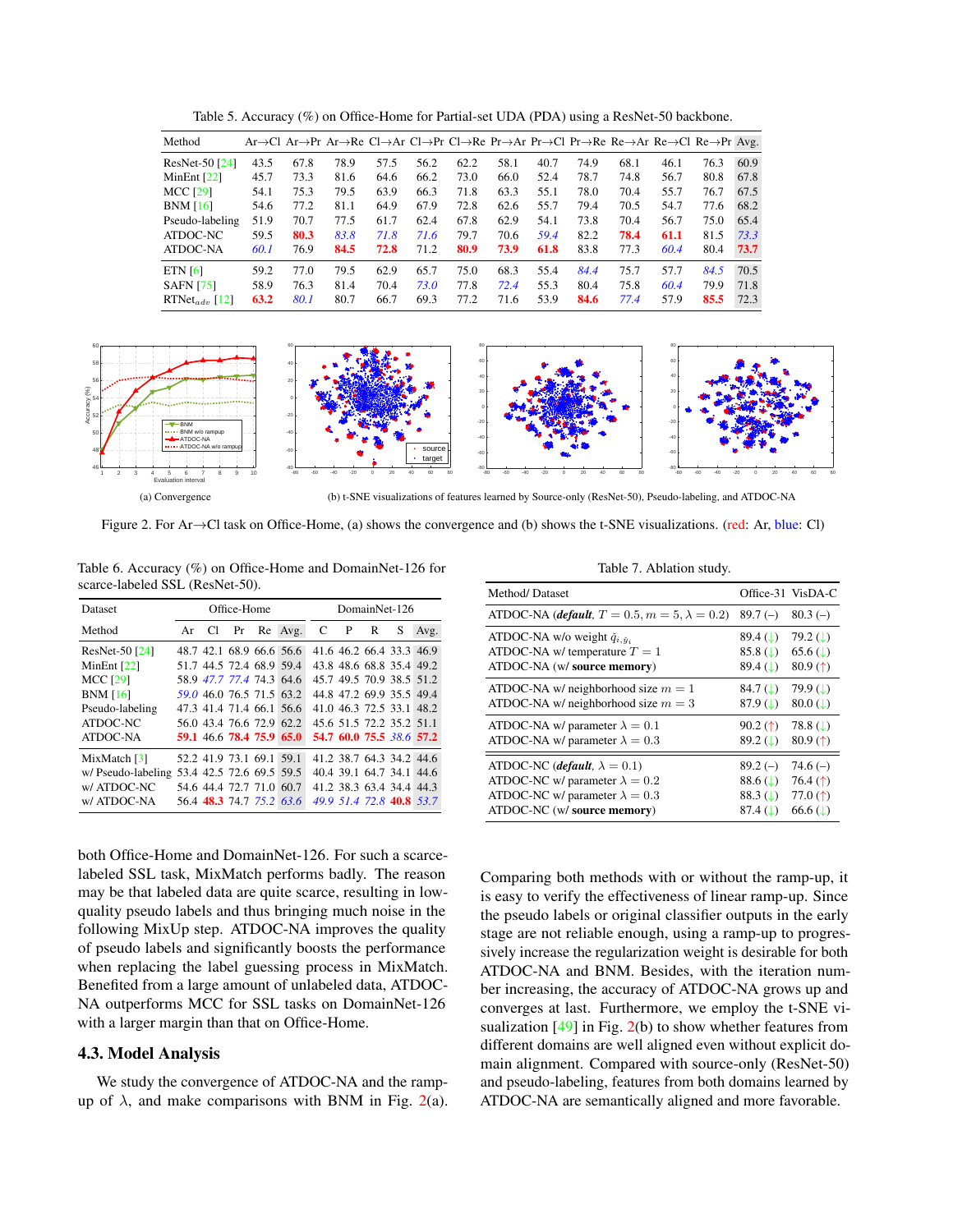<span id="page-8-19"></span>We further conduct ablation on Office-31 and VisDA-C for UDA and show average accuracy in Table [7.](#page-7-3) Comparing results in the first three rows, we find both weighting and class-balancing sharpening strategies are effective. Besides, we study the neighborhood size  $m$  for ATDOC-NA and find a larger value of  $m$  can bring better performance. In particular, on the small Office-31 dataset, using  $m = 1$  is quite risky and achieves worse results. Regarding another parameter  $\lambda$ , we discover  $\lambda = 0.2$  is a suitable choice for both datasets. For the large-scale VisDA-C dataset, the learned pseudo labels are more reliable, so a large value of  $\lambda$  is beneficial. In addition, we investigate the effects of different parameters  $\lambda$  for ATDOC-NC. For a large-scale dataset, increasing  $\lambda$ is a better choice while decreasing  $\lambda$  is suitable for smallscale datasets. At last, we study the incorporation of source features in the memory bank and find it always degrades the performance, verifying the effectiveness of the targetoriented classifier.

# 5. Conclusion

We presented ATDOC, a new regularization approach to address the dataset shift for DA tasks. Despite the simplicity, extensive experiments demonstrated that ATDOC-NA outperforms both feature-level domain alignment methods and other regularization methods with consistent margins on UDA, SSDA, PDA, and even scarce-labeled SSL tasks. In the future, we would like to extend ATDOC to other challenging transfer tasks like universal DA [\[59,](#page-10-21) [76\]](#page-10-30) and dense labeling tasks like semantic segmentation [\[66,](#page-10-3) [11\]](#page-8-18).

### 6. Correction

Now we correct the typo in Eq. [\(6\)](#page-4-1) of the camera-ready version. All the previous experimental results were produced by Eq. [\(6\)](#page-4-1) in this new version, thus needing no further changes. We would like to specially thank the github user @lyxok1 for pointing out this typo under our repository.

# 7. Acknowledgment

This work was partially supported by AISG-100E-2019- 035, MOE2017-T2-2-151, NUS\_ECRA\_FY17\_P08 and CRP20-2017-0006.

# References

- <span id="page-8-11"></span>[1] Mikhail Belkin, Partha Niyogi, and Vikas Sindhwani. Manifold regularization: A geometric framework for learning from labeled and unlabeled examples. *J. Mach. Learn. Res.*, 7(Nov):2399–2434, 2006. [3](#page-2-0)
- <span id="page-8-1"></span>[2] Shai Ben-David, John Blitzer, Koby Crammer, Alex Kulesza, Fernando Pereira, and Jennifer Wortman Vaughan. A theory of learning from different domains. *Mach. Learn.*, 79(1- 2):151–175, 2010. [1,](#page-0-0) [2](#page-1-1)
- <span id="page-8-5"></span>[3] David Berthelot, Nicholas Carlini, Ian Goodfellow, Nicolas Papernot, Avital Oliver, and Colin A Raffel. Mixmatch:

A holistic approach to semi-supervised learning. In *Proc. NeurIPS*, pages 5049–5059, 2019. [1,](#page-0-0) [3,](#page-2-0) [5,](#page-4-2) [6,](#page-5-2) [7,](#page-6-2) [8](#page-7-4)

- <span id="page-8-9"></span>[4] Konstantinos Bousmalis, George Trigeorgis, Nathan Silberman, Dilip Krishnan, and Dumitru Erhan. Domain separation networks. In *Proc. NeurIPS*, pages 343–351, 2016. [3](#page-2-0)
- <span id="page-8-6"></span>[5] Zhangjie Cao, Lijia Ma, Mingsheng Long, and Jianmin Wang. Partial adversarial domain adaptation. In *Proc. ECCV*, pages 135–150, 2018. [2](#page-1-1)
- <span id="page-8-16"></span>[6] Zhangjie Cao, Kaichao You, Mingsheng Long, Jianmin Wang, and Qiang Yang. Learning to transfer examples for partial domain adaptation. In *Proc. CVPR*, pages 2985–2994, 2019. [7,](#page-6-2) [8](#page-7-4)
- <span id="page-8-10"></span>[7] Woong-Gi Chang, Tackgeun You, Seonguk Seo, Suha Kwak, and Bohyung Han. Domain-specific batch normalization for unsupervised domain adaptation. In *Proc. CVPR*, pages 7354–7362, 2019. [3](#page-2-0)
- <span id="page-8-3"></span>[8] Minghao Chen, Hongyang Xue, and Deng Cai. Domain adaptation for semantic segmentation with maximum squares loss. In *Pro. ICCV*, pages 2090–2099, 2019. [1,](#page-0-0) [3,](#page-2-0) [4,](#page-3-0) [6](#page-5-2)
- <span id="page-8-15"></span>[9] Xinyang Chen, Sinan Wang, Mingsheng Long, and Jianmin Wang. Transferability vs. discriminability: Batch spectral penalization for adversarial domain adaptation. In *Proc. ICML*, pages 1081–1090, 2019. [5,](#page-4-2) [6,](#page-5-2) [7](#page-6-2)
- <span id="page-8-14"></span>[10] Yanbei Chen, Xiatian Zhu, and Shaogang Gong. Semisupervised deep learning with memory. In *Proc. ECCV*, pages 268–283, 2018. [3](#page-2-0)
- <span id="page-8-18"></span>[11] Yun-Chun Chen, Yen-Yu Lin, Ming-Hsuan Yang, and Jia-Bin Huang. Crdoco: Pixel-level domain transfer with crossdomain consistency. In *Proc. CVPR*, pages 1791–1800, 2019. [9](#page-8-19)
- <span id="page-8-17"></span>[12] Zhihong Chen, Chao Chen, Zhaowei Cheng, Boyuan Jiang, Ke Fang, and Xinyu Jin. Selective transfer with reinforced transfer network for partial domain adaptation. In *Proc. CVPR*, pages 12706–12714, 2020. [7,](#page-6-2) [8](#page-7-4)
- <span id="page-8-13"></span>[13] Jaehoon Choi, Minki Jeong, Taekyung Kim, and Changick Kim. Pseudo-labeling curriculum for unsupervised domain adaptation. In *Proc. BMVC*, 2019. [3](#page-2-0)
- <span id="page-8-0"></span>[14] Safa Cicek and Stefano Soatto. Unsupervised domain adaptation via regularized conditional alignment. In *Proc. ICCV*, pages 1416–1425, 2019. [1,](#page-0-0) [2](#page-1-1)
- <span id="page-8-7"></span>[15] Gabriela Csurka. A comprehensive survey on domain adaptation for visual applications. In *Domain adaptation in computer vision applications*, pages 1–35. Springer, 2017. [2](#page-1-1)
- <span id="page-8-4"></span>[16] Shuhao Cui, Shuhui Wang, Junbao Zhuo, Liang Li, Qingming Huang, and Qi Tian. Towards discriminability and diversity: Batch nuclear-norm maximization under label insufficient situations. In *Proc. CVPR*, pages 3941–3950, 2020. [1,](#page-0-0) [3,](#page-2-0) [4,](#page-3-0) [5,](#page-4-2) [6,](#page-5-2) [7,](#page-6-2) [8](#page-7-4)
- <span id="page-8-12"></span>[17] Zhijie Deng, Yucen Luo, and Jun Zhu. Cluster alignment with a teacher for unsupervised domain adaptation. In *Proc. ICCV*, pages 9944–9953, 2019. [3](#page-2-0)
- <span id="page-8-2"></span>[18] Geoffrey French, Michal Mackiewicz, and Mark Fisher. Selfensembling for visual domain adaptation. In *Proc. ICLR*, 2018. [1](#page-0-0)
- <span id="page-8-8"></span>[19] Yaroslav Ganin and Victor Lempitsky. Unsupervised domain adaptation by backpropagation. In *Proc. ICML*, pages 1180– 1189, 2015. [2,](#page-1-1) [3,](#page-2-0) [4](#page-3-0)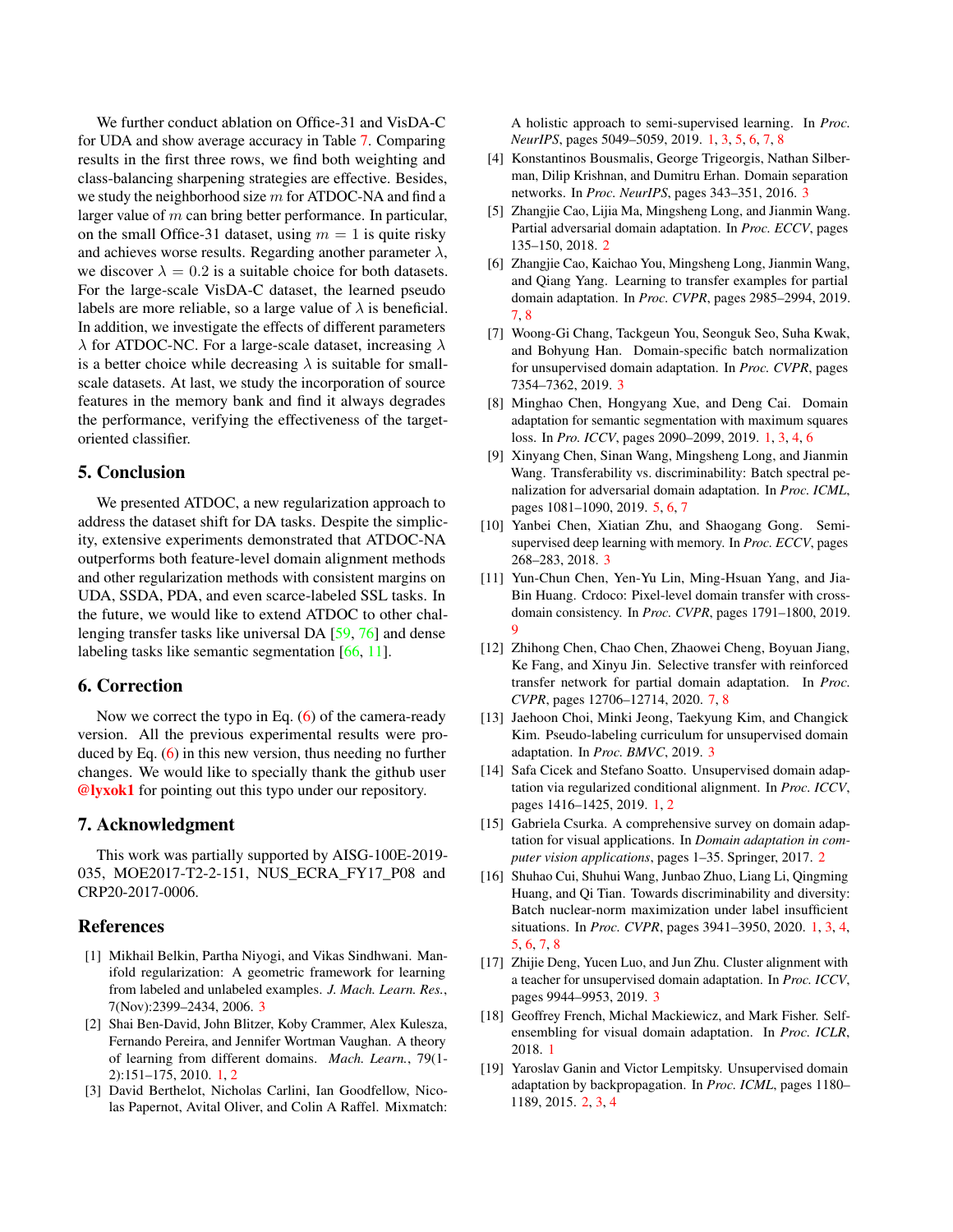- <span id="page-9-1"></span>[20] Yaroslav Ganin, Evgeniya Ustinova, Hana Ajakan, Pascal Germain, Hugo Larochelle, François Laviolette, Mario Marchand, and Victor Lempitsky. Domain-adversarial training of neural networks. *J. Mach. Learn. Res.*, 17(1):2096–2030, 2016. [1](#page-0-0)
- <span id="page-9-0"></span>[21] Boqing Gong, Yuan Shi, Fei Sha, and Kristen Grauman. Geodesic flow kernel for unsupervised domain adaptation. In *Proc. CVPR*, pages 2066–2073, 2012. [1](#page-0-0)
- <span id="page-9-15"></span>[22] Yves Grandvalet and Yoshua Bengio. Semi-supervised learning by entropy minimization. In *Proc. NeurIPS*, pages 529– 536, 2005. [3,](#page-2-0) [4,](#page-3-0) [5,](#page-4-2) [6,](#page-5-2) [7,](#page-6-2) [8](#page-7-4)
- <span id="page-9-12"></span>[23] Arthur Gretton, Karsten Borgwardt, Malte Rasch, Bernhard Schölkopf, and Alex J Smola. A kernel method for the twosample-problem. In *Proc. NeurIPS*, pages 513–520, 2007.  $\mathcal{D}$
- <span id="page-9-24"></span>[24] Kaiming He, Xiangyu Zhang, Shaoqing Ren, and Jian Sun. Deep residual learning for image recognition. In *Proc. CVPR*, pages 770–778, 2016. [5,](#page-4-2) [6,](#page-5-2) [7,](#page-6-2) [8](#page-7-4)
- <span id="page-9-20"></span>[25] Judy Hoffman, Eric Tzeng, Taesung Park, Jun-Yan Zhu, Phillip Isola, Kate Saenko, Alexei Efros, and Trevor Darrell. Cycada: Cycle-consistent adversarial domain adaptation. In *Proc. ICML*, pages 1989–1998, 2018. [4](#page-3-0)
- <span id="page-9-2"></span>[26] Judy Hoffman, Dequan Wang, Fisher Yu, and Trevor Darrell. Fcns in the wild: Pixel-level adversarial and constraint-based adaptation. *arXiv preprint arXiv:1612.02649*, 2016. [1](#page-0-0)
- <span id="page-9-19"></span>[27] Ahmet Iscen, Giorgos Tolias, Yannis Avrithis, and Ondrej Chum. Label propagation for deep semi-supervised learning. In *Proc. CVPR*, pages 5070–5079, 2019. [3](#page-2-0)
- <span id="page-9-3"></span>[28] Pin Jiang, Aming Wu, Yahong Han, Yunfeng Shao, Meiyu Qi, and Bingshuai Li. Bidirectional adversarial training for semi-supervised domain adaptation. In *Proc. IJCAI*, pages 934–940, 2020. [1,](#page-0-0) [6,](#page-5-2) [7](#page-6-2)
- <span id="page-9-9"></span>[29] Ying Jin, Ximei Wang, Mingsheng Long, and Jianmin Wang. Minimum class confusion for versatile domain adaptation. In *Proc. ECCV*, pages 464–480, 2020. [1,](#page-0-0) [3,](#page-2-0) [4,](#page-3-0) [5,](#page-4-2) [6,](#page-5-2) [7,](#page-6-2) [8](#page-7-4)
- <span id="page-9-8"></span>[30] Guoliang Kang, Lu Jiang, Yi Yang, and Alexander G Hauptmann. Contrastive adaptation network for unsupervised domain adaptation. In *Proc. CVPR*, pages 4893–4902, 2019. [1](#page-0-0)
- <span id="page-9-29"></span>[31] Taekyung Kim and Changick Kim. Attract, perturb, and explore: Learning a feature alignment network for semisupervised domain adaptation. In *Proc. ECCV*, pages 591– 607, 2020. [6,](#page-5-2) [7](#page-6-2)
- <span id="page-9-18"></span>[32] Thomas N Kipf and Max Welling. Semi-supervised classification with graph convolutional networks. In *Proc. ICLR*, 2017. [3](#page-2-0)
- <span id="page-9-11"></span>[33] Wouter Marco Kouw and Marco Loog. A review of domain adaptation without target labels. *IEEE Trans. Pattern Anal. Mach. Intell.*, pages 1–1, 2019. [2](#page-1-1)
- <span id="page-9-25"></span>[34] Vinod Kumar Kurmi, Shanu Kumar, and Vinay P Namboodiri. Attending to discriminative certainty for domain adaptation. In *Proc. CVPR*, pages 491–500, 2019. [5,](#page-4-2) [6,](#page-5-2) [7](#page-6-2)
- <span id="page-9-17"></span>[35] Samuli Laine and Timo Aila. Temporal ensembling for semisupervised learning. In *Proc. ICLR*, 2016. [3](#page-2-0)
- <span id="page-9-7"></span>[36] Chen-Yu Lee, Tanmay Batra, Mohammad Haris Baig, and Daniel Ulbricht. Sliced wasserstein discrepancy for unsuper-

vised domain adaptation. In *Proc. CVPR*, pages 10285–10295, 2019. [1](#page-0-0)

- <span id="page-9-10"></span>[37] Dong-Hyun Lee. Pseudo-label: The simple and efficient semi-supervised learning method for deep neural networks. In *Workshop on challenges in representation learning, ICML*, 2013. [1,](#page-0-0) [3,](#page-2-0) [4,](#page-3-0) [6](#page-5-2)
- <span id="page-9-26"></span>[38] Seungmin Lee, Dongwan Kim, Namil Kim, and Seong-Gyun Jeong. Drop to adapt: Learning discriminative features for unsupervised domain adaptation. In *Proc. ICCV*, pages 91– 100, 2019. [6](#page-5-2)
- <span id="page-9-4"></span>[39] Da Li and Timothy Hospedale. Online meta-learning for multi-source and semi-supervised domain adaptation. In *Proc. ECCV*, pages 382–403, 2020. [1,](#page-0-0) [6,](#page-5-2) [7](#page-6-2)
- <span id="page-9-21"></span>[40] Jingjing Li, Erpeng Chen, Ding Zhengming, Lei Zhu, Ke Lu, and Heng Tao Shen. Maximum density divergence for domain adaptation. *IEEE Trans. Pattern Anal. Mach. Intell.*, pages 1–1, 2020. [4,](#page-3-0) [5,](#page-4-2) [6](#page-5-2)
- <span id="page-9-28"></span>[41] Shuang Li, Chi Harold Liu, Qiuxia Lin, Binhui Xie, Zhengming Ding, Gao Huang, and Jian Tang. Domain conditioned adaptation network. In *Proc. AAAI*, pages 11386–11393, 2020. [6,](#page-5-2) [7](#page-6-2)
- <span id="page-9-23"></span>[42] Jian Liang, Ran He, Zhenan Sun, and Tieniu Tan. Distant supervised centroid shift: A simple and efficient approach to visual domain adaptation. In *Proc. CVPR*, pages 2975–2984, 2019. [4](#page-3-0)
- <span id="page-9-27"></span>[43] Jian Liang, Ran He, Zhenan Sun, and Tieniu Tan. Exploring uncertainty in pseudo-label guided unsupervised domain adaptation. *Pattern Recognit.*, 96:106996, 2019. [6](#page-5-2)
- <span id="page-9-14"></span>[44] Jian Liang, Dapeng Hu, and Jiashi Feng. Do we really need to access the source data? source hypothesis transfer for unsupervised domain adaptation. In *Proc. ICML*, pages 6028– 6039, 2020. [2,](#page-1-1) [3,](#page-2-0) [4,](#page-3-0) [5,](#page-4-2) [6,](#page-5-2) [7](#page-6-2)
- <span id="page-9-30"></span>[45] Jian Liang, Yunbo Wang, Dapeng Hu, Ran He, and Jiashi Feng. A balanced and uncertainty-aware approach for partial domain adaptation. In *Proc. ECCV*, pages 123–140, 2020. [7](#page-6-2)
- <span id="page-9-5"></span>[46] Mingsheng Long, Yue Cao, Jianmin Wang, and Michael Jordan. Learning transferable features with deep adaptation networks. In *Proc. ICML*, pages 97–105, 2015. [1,](#page-0-0) [2](#page-1-1)
- <span id="page-9-6"></span>[47] Mingsheng Long, Zhangjie Cao, Jianmin Wang, and Michael I Jordan. Conditional adversarial domain adaptation. In *Proc. NeurIPS*, pages 1640–1650, 2018. [1,](#page-0-0) [2,](#page-1-1) [4,](#page-3-0) [5,](#page-4-2) [6,](#page-5-2) [7](#page-6-2)
- <span id="page-9-13"></span>[48] Mingsheng Long, Han Zhu, Jianmin Wang, and Michael I Jordan. Unsupervised domain adaptation with residual transfer networks. In *Proc. NeurIPS*, pages 136–144, 2016. [2,](#page-1-1) [3](#page-2-0)
- <span id="page-9-31"></span>[49] Laurens van der Maaten and Geoffrey Hinton. Visualizing data using t-sne. *J. Mach. Learn. Res.*, 9(Nov):2579–2605, 2008. [8](#page-7-4)
- <span id="page-9-16"></span>[50] Takeru Miyato, Shin-ichi Maeda, Masanori Koyama, and Shin Ishii. Virtual adversarial training: a regularization method for supervised and semi-supervised learning. *IEEE Trans. Pattern Anal. Mach. Intell.*, 41(8):1979–1993, 2018. [3](#page-2-0)
- <span id="page-9-22"></span>[51] Fei Pan, Inkyu Shin, Francois Rameau, Seokju Lee, and In So Kweon. Unsupervised intra-domain adaptation for semantic segmentation through self-supervision. In *Proc. CVPR*, pages 3764–3773, 2020. [4](#page-3-0)